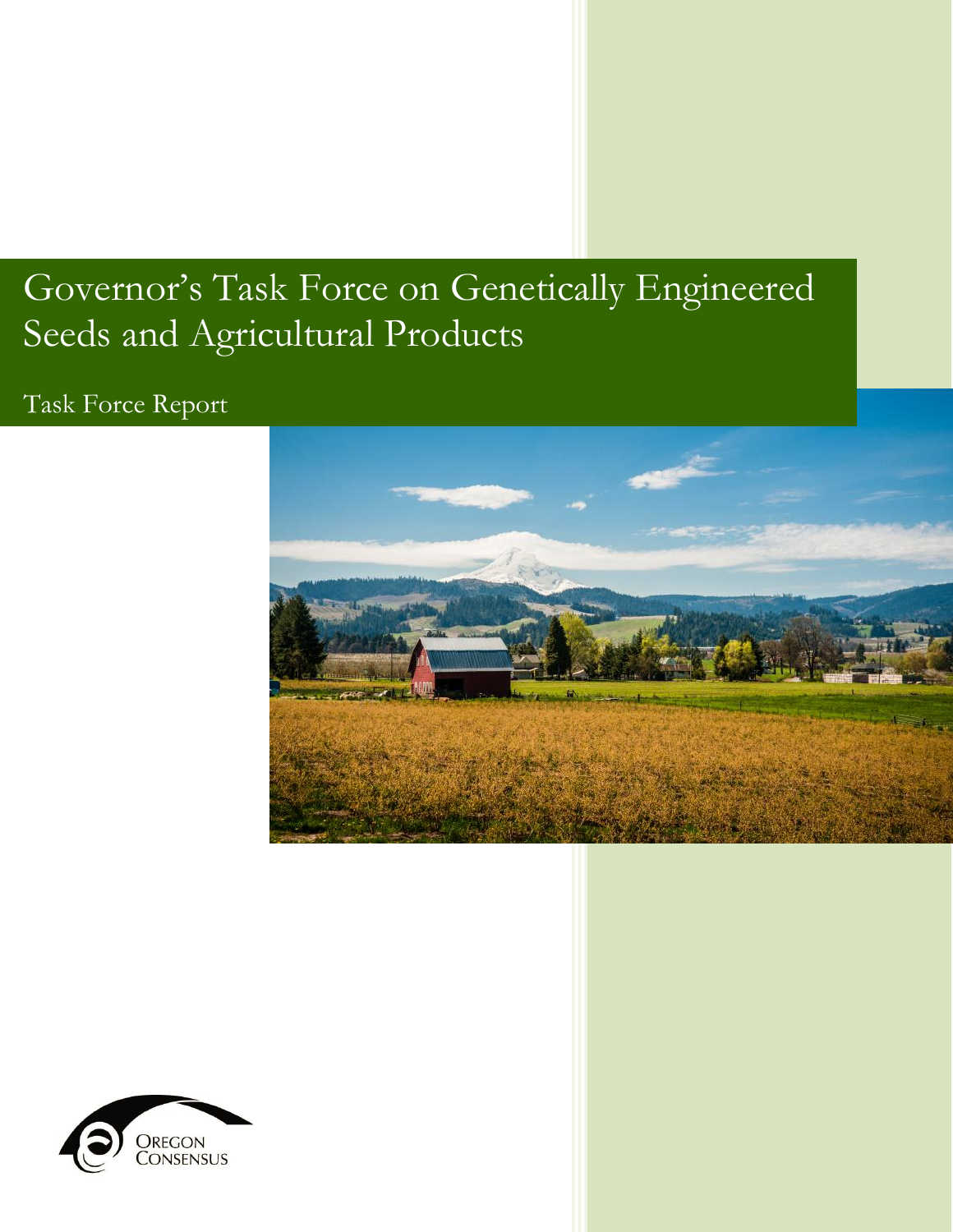### **Introduction and Purpose**

Genetically modified organisms (GMOs) and regulation of genetically engineered (GE) seeds and food products have received increased attention in several US states, including Oregon and its neighbors Washington and California. The recent passage of SB 863<sup>1</sup> in 2013 by Oregon's legislature preempted local regulation of GE seeds. Ballot initiative 15-119<sup>2</sup> to ban the growth of GE crops in Jackson County was identified as the only exception.

Dialogue related to GE issues has often been polarizing due to the passion that different actors bring to this topic and the broad range of often-conflicting perspectives. Recognizing this challenge, the governor sought to bring representatives of diverse interests together to help frame the issues so that legislators would have an opportunity to consider the issues in a way that reflects the full range of perspectives. To meet this need, the Governor's Natural Resources Office (GNRO) for the State of Oregon requested that the Oregon Consensus program serve as a neutral forum to convene and facilitate a task force with members representing diverse perspectives in order to frame Oregon's GE-related issues in the form of a public briefing document for Oregon's governor and state legislators in advance of the 2015 legislative session.

At its kickoff meeting in April of 2014 the governor charged the Task Force with three objectives:

- 1. Identify and frame the main challenges between growers of GE crops and other agricultural producers in Oregon;
- 2. Identify and describe areas of agreement and disagreement related to GE and non-GE food products, including and especially related to information for consumers; and
- 3. Identify and describe what other jurisdictions have done, or have proposed doing, to address these areas of concern.

This report captures the results of the task force's work from April through November 2014. Over the course of seven months, task force members engaged in a dialogue about a wide variety of GE related topics. The following list provides an overview of the topics covered during the task force discussions. The list of topics reflects task force member's suggestions on the full suite of topics associated with GE agriculture in Oregon. A summary of task force member reflections on each of these topics is included in the second half of the report. The first eight pages of the report serve as an executive summary. These pages are a distillation of many of the topics discussed by the task force and include a summary of key themes that emerged from task force member conversations as well as a summary of areas of alignment and disagreement among task force members. *Task force members had considerable expertise on GE topics; this report explains the task force members' perspectives on key GE-related topics, but it does not attempt to describe the state of the science or scientific consensus on items discussed in the report.*

This report is intended to distill the perspectives captured during these thoughtful and important conversations. While it is not a broad assessment of every possible perspective on GE or GMOs, the report is informed by public comment submissions that were considered by the task force and by input provided during the public review process.

<sup>&</sup>lt;sup>1</sup> Oregon Senate Bill 863. (2013). <https://olis.leg.state.or.us/liz/2013S1/Measures/Overview/SB863>

<sup>2</sup> Jackson County Genetically Modified Organism Ban, Measure 15-119. (2013). [http://ballotpedia.org/Jackson\\_County\\_Genetically\\_Modified\\_Organism\\_Ban,\\_Measure\\_15-119\\_\(May\\_2014\)](http://ballotpedia.org/Jackson_County_Genetically_Modified_Organism_Ban,_Measure_15-119_(May_2014))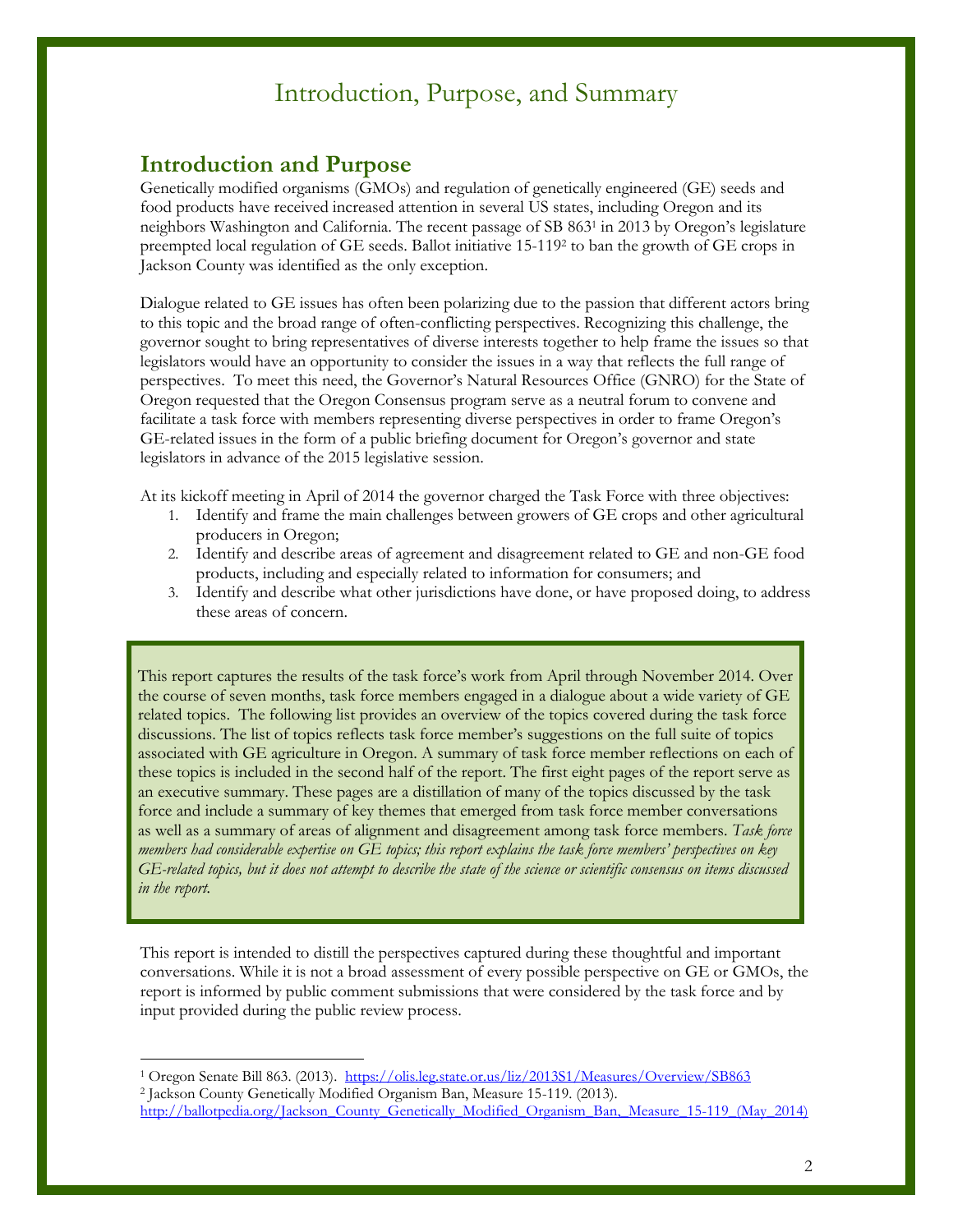| <b>Appointed Task Force</b><br>Members                                                                                                                                                                                                                                               | <b>Task Force Topics</b>                                                                                                                                                                                                                                                                                                                                                                                                                    |
|--------------------------------------------------------------------------------------------------------------------------------------------------------------------------------------------------------------------------------------------------------------------------------------|---------------------------------------------------------------------------------------------------------------------------------------------------------------------------------------------------------------------------------------------------------------------------------------------------------------------------------------------------------------------------------------------------------------------------------------------|
| Convener: Jennifer Allen, Director,<br>Institute for Sustainable Solutions, Portland<br><b>State University</b><br>Convener: Dan Arp, Dean, College of<br>Agricultural Sciences, Oregon State<br>University<br>Barry Bushue, Oregon Farm Bureau<br>Katy Coba, Oregon Department of   | Coexistence<br>Cross-pollination and Gene Flow<br>Practices<br>Mapping and Pinning<br>$\circ$<br>Control Areas<br>$\Omega$<br>Voluntary vs Mandatory Approaches<br>Legal Liability, Compensation,<br>Enforcement<br><b>Consumer and Grower Information/Choice</b>                                                                                                                                                                           |
| Agriculture (ex- officio)<br>Connie Kirby, Northwest Food Processors<br>Association<br>Greg Loberg, Oregon Seed Association<br>Ivan Maluski, Friends of Family Farmers<br>Frank Morton, Shoulder to Shoulder Farm                                                                    | Food Safety<br>$\bullet$<br>Consumer Information, Education<br>$\bullet$<br>and Public Perception<br>Promotion<br>Certification<br>Labeling<br>Economic and Social Impacts                                                                                                                                                                                                                                                                  |
| Jim Myers, Oregon State University<br>Marty Myers, Threemile Canyon Farms<br>Paulette Pyle, Oregonians for Food and<br>Shelter<br>Chris Schreiner, Oregon Tilth<br>Lisa Sedlar, Green Zebra Grocery<br>Steven H. Strauss, Oregon State University<br>Sam Tannahill, A to Z Wineworks | Food Supply and Climate Adaptation<br>Market and Tolerance<br><b>Ethics and Values</b><br>$\bullet$<br>Licensing, Seed Ownership, and<br>$\bullet$<br><b>Intellectual Property</b><br>Trade and Tariffs<br>$\bullet$<br>Occupational Safety<br><b>Environmental Impacts</b><br>Biodiversity<br>$\bullet$<br>Chemical load<br>$\bullet$<br>Crop Yields and Land Utilization<br>Gene Flow<br>Pest Management<br>Soil Impacts<br>Water Quality |
| Facilitation Team                                                                                                                                                                                                                                                                    |                                                                                                                                                                                                                                                                                                                                                                                                                                             |
| Peter Harkema, Oregon Consensus<br>Jessie Conover, Oregon Consensus                                                                                                                                                                                                                  | <b>Existing Legal and Policy Issues</b><br>Oregon Authorities and Statutes<br>Federal Authorities and Statutes<br>Potential Conflicts Between State<br>and Federal Authorities<br><b>Legal Topics</b><br>Other Policy Topics                                                                                                                                                                                                                |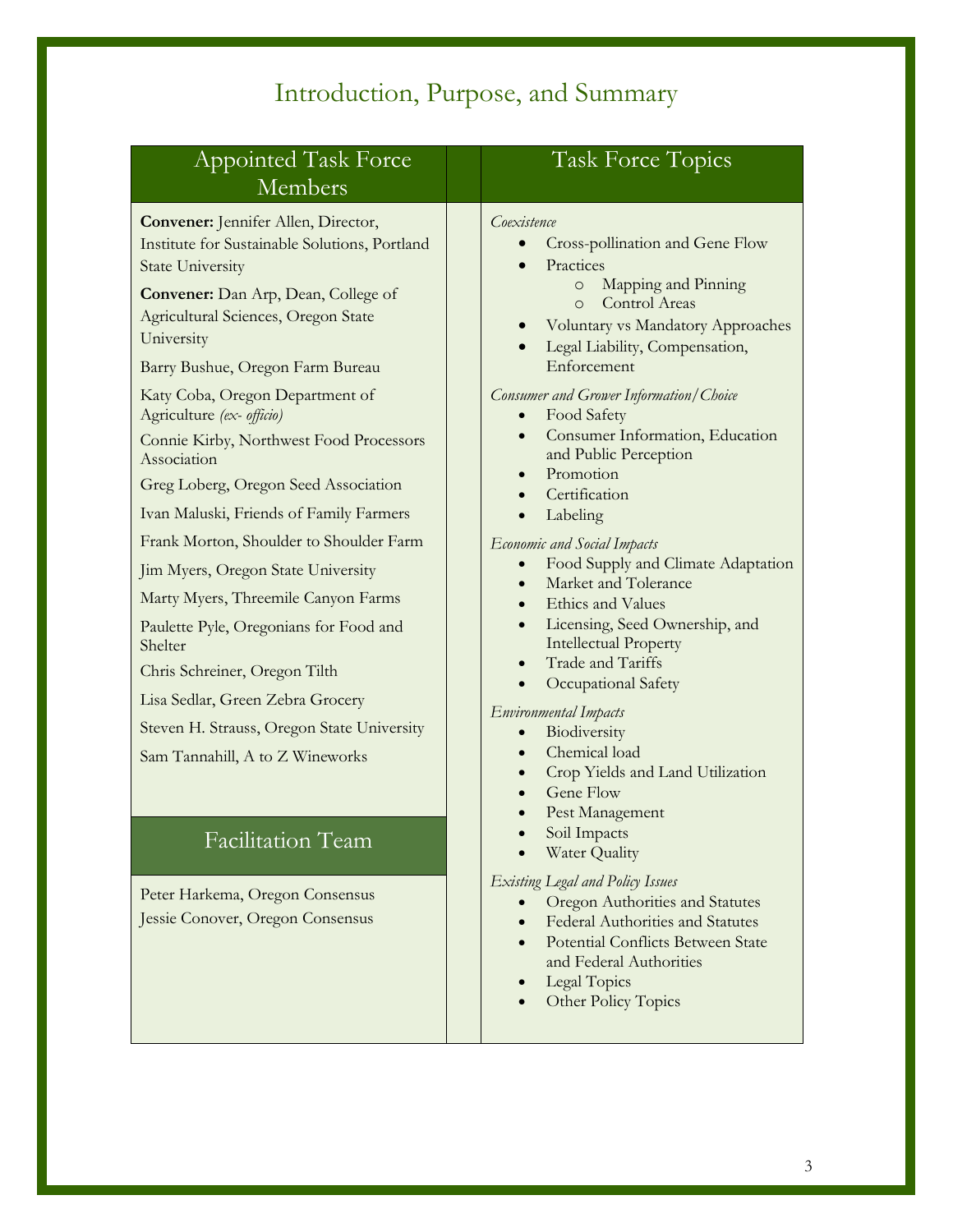# **Key Policy Considerations**

Reflecting on the challenges between growers, processors, the areas of agreement and disagreement among task force members, and the information the task force received from state and federal agencies regarding their authorities and activities, the task force identified a number of key policy considerations that would benefit from further exploration. The following is not intended to be a comprehensive list of all the policy issues that need to be addressed, rather it is a summary of key issues that, if further explored, would clarify and improve the state of Oregon's approach to GE agriculture issues.

- Clarify the interaction between state and federal law for Oregon stakeholders.
- Clarify the role the state could play in regulating GE crops under its existing and potential authorities.
- Facilitate communication and education among people on all sides of this issue, at multiple levels - farmer, processor, consumer, and policy.
- Clarify the nature of a labeling system, cognizant of the current ballot measure on GE labeling (Measure 92<sup>3</sup> ).
- Find a path to coexistence that sustains and protects all Oregon markets, including organic, conventional, and GE.
- Fill Oregon-specific data gaps related to GE crops.

## **Overarching Themes and Areas of Alignment and Disagreement**

During the course of its work, the task force thoroughly examined each topic related to GE issues in Oregon. The details of those conversations are captured in the topic descriptions in this report. A number of overarching themes emerged during the task force's exploration of topic areas. As part of this, cross cutting areas of alignment and areas of disagreement among perspectives of the task force emerged and are articulated below. These descriptions help to paint the picture of the GE landscape in Oregon and may serve decision makers as they seek to understand where opportunities and gaps exist.

### **Overarching Themes** *(in no particular order)*

- *Oregon agriculture is unique in a number of ways*. Relative to major commodity-focused states, Oregon grows fewer GE crops and has a robust specialty seed and food presence in both the conventional and organic sectors. GE crops are grown in Oregon, but not to the extent that GE corn dominates in the Corn Belt, for example. On the other hand, Oregon's global connections impact its economy and industries such as Oregon food processing are not unique.
- *Many GE issues are not exclusive to GE crops.* Task force members frequently found that many of the topics discussed in the broader GE debate and that are included below are not uniquely GE topics. For example, cross-contamination (often referred to in the public arena as "cross-pollination") is a primary issue that arises in conflicts between GE and non-GE growers, but it is also a longstanding issue in the Oregon seed industry.
- *More data are needed, especially for GE use in Oregon.* Nearly all task force members agreed that additional data and research on GE crops would be valuable to better understand the topics in this report. Of particular detriment to the examination of these issues for Oregon is a lack

<sup>3</sup> Oregon Ballot Measure 92 (2014)

[http://ballotpedia.org/Oregon\\_Mandatory\\_Labeling\\_of\\_GMOs\\_Initiative,\\_Measure\\_92\\_\(2014\)](http://ballotpedia.org/Oregon_Mandatory_Labeling_of_GMOs_Initiative,_Measure_92_(2014))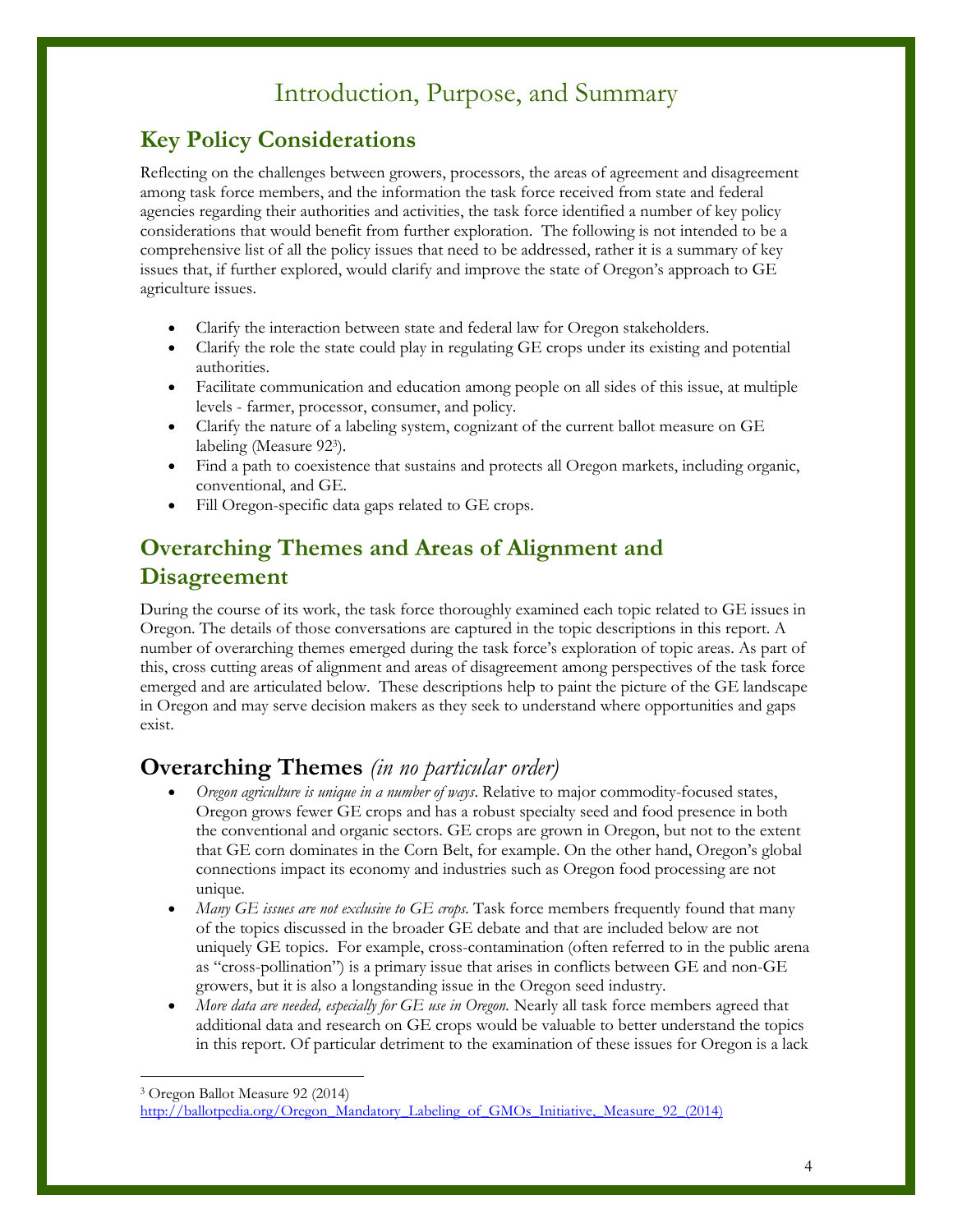of information regarding GE use in Oregon agriculture. On a broader level, there are varying degrees of confidence in the existing data on GE crops. There is also a lack of data on the extent of financial damage incurred by non-GE growers due to organic and international market intolerance for crops with inadvertent GE presence and a disincentive for non-GE growers to report this information for fear of losing markets. Others felt there was sufficient data on processed products and labeling related issues and some noted that a lack of information is not unique to GE agriculture

- *Regulatory sufficiency.* In the regulatory realm, some task force members are confident that USDA deregulation of GE crops, in addition to EPA permitting of GE related pesticides and FDA assessment of foods provide strong evidence to support GE crop safety. Others expressed concern about the duration and independence of studies, the level of ongoing monitoring by regulators, and coordination among agencies.
- *The issues are polarizing and common ground is hard to find.* Task force members agreed that the language surrounding the broader GE debate is complicated and often confused by terminology. Terms like GE, GMO, biotechnology, bioengineering etc. are often used interchangeably. As a result the public often struggles to understand the various perspectives related to this complex topic. The task force recognized that a similar dynamic exists with terminology like sustainable, natural, GMO-free, non-GMO, etc. Task force members agreed that in the broader debate about GE crops, hyperbole is often used and unsubstantiated claims are made. The result of this dynamic is that fringe issues often dominate the public discourse on GE-related topics and issues are framed as irreconcilable conflicts when in fact common ground may exist. All members agreed that clearly differentiating peripheral issues and claims from more pressing and substantive issues would do much to improve the potential to move forward with strong public policy about GE. The task force has made an effort in this report to describe what it sees as the central GE issues that need to be addressed in the state of Oregon. They generally agree that public education about GE, and the food system in general, is limited and that more is needed.
- *There are diverse opinions about the best approaches to achieve coexistence between growers.* While task force members agree that there should be a way to resolve issues of coexistence between growers, they do not agree on how to approach the issue. Some believe that coexistence should be worked out on a voluntary, farmer-to-farmer level, while others see a role for regulation at the state or federal level. They agree that there are currently no uniform national or Oregon coexistence regulations for growers.
- *Allocation of risk and balancing risk with benefits is an important consideration in many GE related policies.* Task force members described a number of ways in which the concept of "shared risk" was an important consideration. They noted, for example, that voluntary approaches to coexistence work best when all parties involved share risk. Voluntary approaches to coexistence between specialty seed crops are widespread in Oregon. Some task force members pointed to those approaches as examples for an approach to coexistence with GE agriculture. Others articulated that in the case of specialty seed growers, the risk of crosscontamination is shared between growers, while in the case of GE the risk is primarily to the non-GE grower and, in this sense, risk is not "shared" and therefore an entirely voluntary system may not be appropriate.
- *There is no consensus on issues of liability and compensation for losses.* While the task force discussed these topics, they did not coalesce around a common perspective. Liability was an important topic to task force members given the importance of allocation of risk. Some members, for example, believe that liability for GE pollen drift should rest with the companies that hold the seed license (e.g. Monsanto) while others suggested that such an arrangement would be inappropriate because it would make companies liable for actions beyond their control. Alternate constructs including self-insurance or a public insurance pool might provide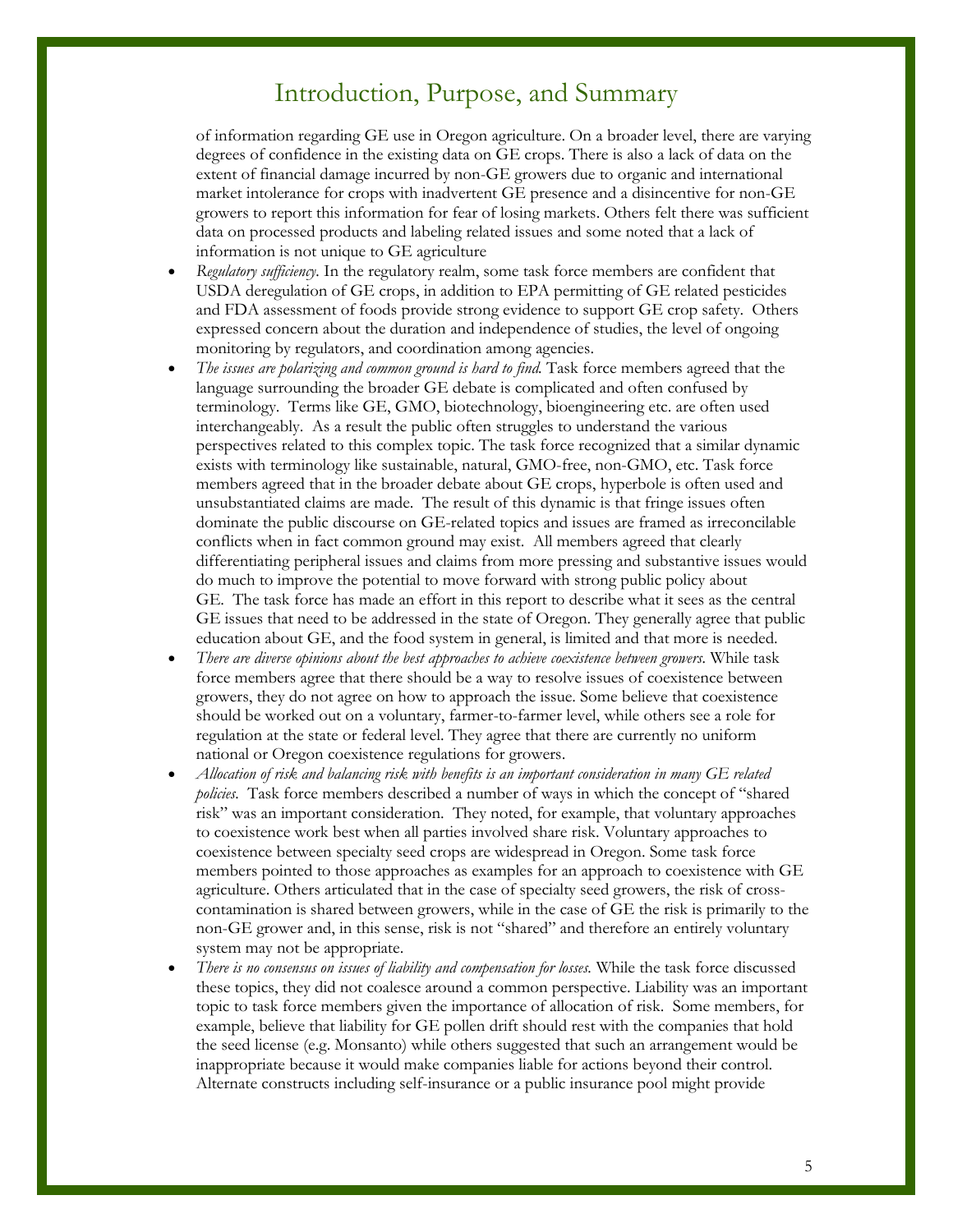protection to negatively affected farmers. However, as some task force members noted, such schemes place the burden of risk either on the harmed farmer or on the public.

- *ODA is not currently regulating most GE crops or implementing Oregon-specific policies***.** During the task force's work, members heard a number of reports from ODA regarding their authority and activities on GE agriculture. It was clear that ODA does not take additional steps to regulate GE crops after the federal government deregulates them, with the exception of biopharmaceuticals. Opinions varied regarding whether ODA could take additional steps to regulate GEs under its current authority. Task force members discussed additional potential roles that ODA might take, and opinions differed about the appropriate role of the state in regulating GE crops. However, all task force members agreed that additional state authorities would incur fiscal impacts and require additional resources.
- *Rights have a prominent role in the GE conversation.* The task force identified two areas where perceived rights come into conflict on GE issues in Oregon. First, the perceived right of some consumers to information about the products they consume comes into conflict with the businesses' perceived right to disclose certain GE information voluntarily. Second, a farmer's perceived right to grow what and how they choose may conflict with another farmer's perceived right not to experience gene flow onto their property, or vice versa. Perspectives on all sides of these rights issues were represented on the task force.
- *Many of the perspectives on these issues are rooted in values.* While there are many technical aspects of the discussion surrounding GE, in many ways the subject is values-based. Differences in values are seldom resolved by scientific research alone. In the task force's conversations, the values of privacy, neighborliness, individualism, interventionism, sustainability, safety, and the free market played a critical role in informing task force member perspectives. Often, different underlying values led to different perspectives and positions on the issues, as demonstrated in this report.
- *The farming community has a role to play in mitigating risk.* Task force members noted that daily farming practices and communication among growers should play a significant role in mitigating the risk of contamination, although they also acknowledging that coexistence among farmers has not always been without conflict. Additionally, the agricultural community has an important role to play in shaping the state's approach to GE, whether it is voluntary or mandatory.
- *Grower reputation is at the core of many coexistence issues.* All of Oregon's agricultural sectors depend on a personal reputation to successfully sell their products and maintain their stature in the marketplace. Markets for various agricultural sectors differ in their expectations, so the impact of a cross-contamination event in a diverse grower environment is different for each sector.

### **Areas of Alignment** *(in no particular order)*

The task force was not charged with reaching consensus on key GE issues facing the state of Oregon. Nevertheless, over the course of its discussions a number of key areas in which task force members share broad alignment began to emerge. The following section provides brief descriptions of the areas where alignment was clear among task force members.

 *Communication:* Communication was a recurring area of discussion among the task force members. They noted that better communication is needed at all levels of the GE discussion, among farmers, breeding experts, and policy experts, and from growers and processors to consumers (and vice versa). Task force members described much of the historic rhetoric (at all levels) surrounding GE issues as polarizing and inflammatory. Often, they noted, discussion has focused on "fringe" claims from both sides rather than on key issues such as those undertaken by this task force - both technical and policy. At the policy level, members expressed a desire to have a forum to continue discussions about these topics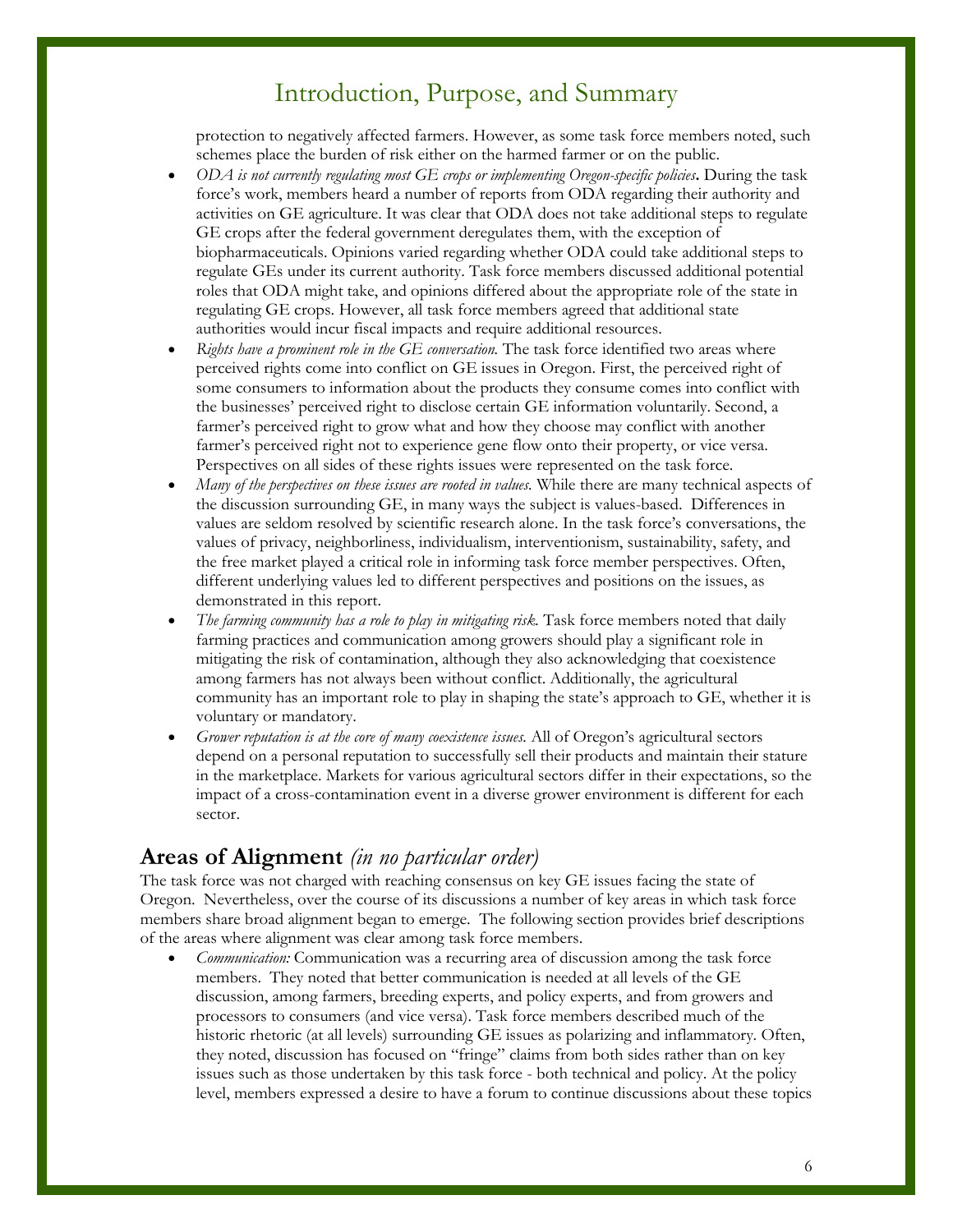in a productive manner that facilitates better understanding among all actors. There was recognition among the members that full agreement on all issues may not be possible but that direct communication holds value for exploring these complex topics. Improved communication and clear direction at the policy level hold potential to ameliorate challenging neighbor-to-neighbor issues since they often arise from a lack of policy certainty or conflicting interpretations of existing policies. While there are varying perspectives about how best to address many issues, task force members agreed that Oregon's agricultural community is best served when neighbors are working cooperatively and are not pitted against one another.

- *Data gaps:* Task force members consistently agreed that there is a shortage of data on GE crops in Oregon. The lack of data on GE in Oregon impedes the ability of the task force to answer key questions regarding GE in the state. For example, there are no quantitative data about total acreage or location of GE crops in Oregon. This is due in part to concerns about the release of confidential business information, the capacity to collect such information on a statewide scale, and because current agricultural data gathering programs like USDA Census of Agriculture do not currently ask producers for this type of information.
- *GE Technology:* Task force members acknowledged that GE technology holds potential to continue to be applied in a broad array of agricultural settings. However, at present the vast majority of GE crops in commercial use are used to facilitate pest management (either herbicide tolerance or pest resistance).
- *Governance:* Task force members had considerable discussion about the appropriate governance structure to manage the complex topics surrounding GE crops and processed products in the state. There was some agreement among the task force members that clarity surrounding governance of GE crops, whether voluntary, mandatory, or a combination, would be beneficial in providing predictability and certainty for producers and processors. There was disagreement among members as to the appropriate role of state versus federal agencies and of voluntary and mandatory mechanisms. Task force members noted that new roles taken on by the state would have a potential fiscal impact.
- *Gene Flow:* Task force members agreed that there are concerns about gene flow from GE plants into other crops and the environment (e.g. to weeds of similar species), and the associated market impacts resulting from cross-contamination or drift. Given the task force's charge, cross-pollination issues associated with GE crops that are pollinated openly (e.g. wind and insects) were of particular concern; however, many noted that cross-contamination issues are not unique to GE crops. Moreover, cross-contamination from organic or conventional crops to GE crops (i.e. sugar beet seed) can be of significant concern to certain growers. For these reasons, the area of cross-contamination was an area that many on the task force felt may be ripe for policy guidance or additional clarity.
- *Adaptability:* Task force members acknowledge that the science, technology, and policy surrounding GE are changing rapidly. Given this, they agreed that any approaches taken to address GE issues in the state of Oregon should be adaptable and nimble enough to respond to a shifting landscape.

### **Areas of Disagreement** *(in no particular order)*

In addition to identifying areas of alignment over the course of its discussions, task force members articulated a few areas of disagreement among their perspectives. This section provides brief descriptions of the areas where there was disagreement among task force members.

 *Governance:* The task force's work was focused on GE issues in the state of Oregon as it is situated in a broader regulatory, market, and agricultural context. As such, ODA's authority was the topic of considerable conversation among the members. There were varied and strong perspectives among members on whether ODA should or could take on a larger role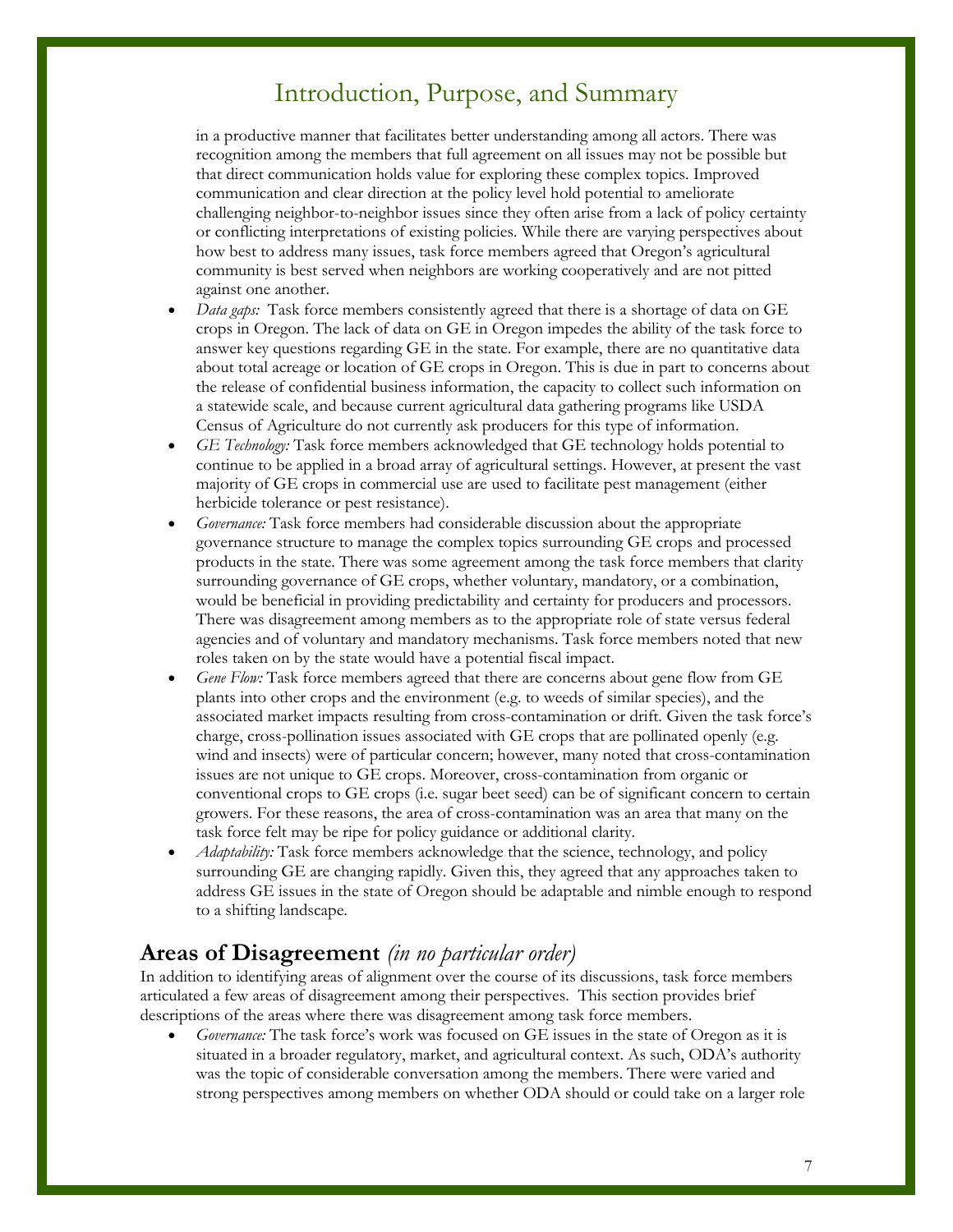at present or if its authorities were changed. There is disagreement about what the best approach to governance at the state level should be.

- *Federal vs. State Authority*: There is disagreement about whether the federal regulatory framework sufficiently protects growers, processors, and consumers, specifically whether the potential environmental and human health impacts of GE, both on the individual and ecosystem levels, undergo sufficient review by a non-biased source. Some are very confident in the regulatory framework and trust that the review processes produce sound results. Others perceive gaps and disconnect among agencies in the framework and a lack of independent review, and see a role for the state to be proactive in filling the gaps.
- *Labeling:* Task force members vary in their perception of how GMO labeling affects 1) consumer understanding and choice and 2) food costs and availability. While some perceive an increase in consumer choice facilitated by more label information, others perceive a net decrease in consumer choice if labeling requirements lead to manufacturers pulling products off shelves. The question of how food costs and availability would or would not be affected by labeling was not greatly discussed by the task force.
- *Science:* The value of GE agriculture and extent to which current science and research support or challenge GE remains an area of disagreement among task force members. Some are confident that the existing science is sufficient to support GE's potential and equivalence to non-GE products. Others have less confidence in the scientific support of GE technology, either because they see the claims of GE potential as overstated, or because they do not think that scientific study around GE is robust, independently verified, or sufficiently long-term. Limitations on research due to patent restrictions are of particular concern to some task force members. Further disagreements arose around decision-making and scientific information, with some pushing to continue research but to also move forward given the current information on the safety and environmental impacts of GE, and others calling for a pause on the spread of GE so more study can be done on potential environmental and human health impacts.
	- o *Science/Policy Interface:* It is important to note that it is inherently challenging to resolve scientific disputes in a conversation among stakeholders about policy. Simultaneously, science is one among many important considerations in policy decision-making.
- *Environmental and human* health *impacts:* Task force members expressed a range of views on the potential environmental and human health impacts of GE. One aspect of this debate centered on risk, where some task force members are satisfied with a finding of substantial equivalence, others seek a different risk threshold and prefer to use the precautionary principle. (Substantial equivalence is the safety assessment standard used by the federal agencies that regulate GE in the US, among others. The precautionary principle is an approach to risk management which recommends that, when an activity raises the risk of harm to the environment or human health, precautionary measures should be taken even when some cause and effect relationships are not fully established scientifically. In this context the proponent of an activity, rather than the public, should bear the burden of proof.)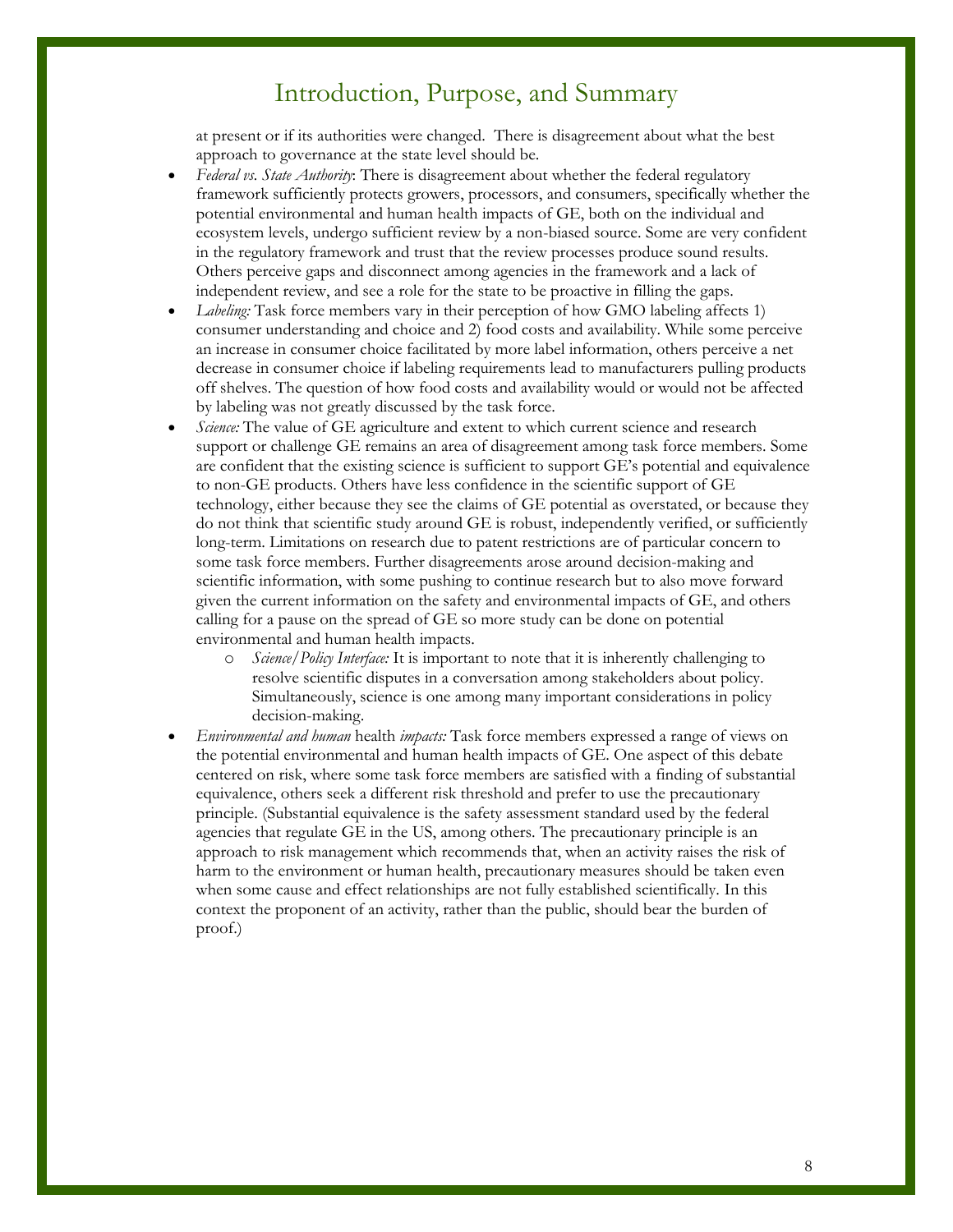# **Examples from Other Jurisdictions**

As Oregon explores a path forward, it can be helpful to learn from the experiences of other places that have grappled with this issue. Below are descriptions of policies, efforts, and ideas from within Oregon, in other US states, and around the world, from legislative solutions to grassroots approaches.

There are several approaches to GEs ranging from little state involvement to labels on foods to voluntary coexistence efforts to outright bans. At the time that Oregon's task force was working on these issues, there were as many as 35 labeling initiatives in 20 US states. Worldwide, 64 countries have mandatory GE food labeling standards though these standards are not harmonized across jurisdictions and are enforced and implemented in varied ways. Influential and nearby approaches are reviewed below.

#### *GE coexistence efforts in other states*

- In Illinois, the Agricultural Production Contract Code<sup>4</sup> requires that agricultural production contracts address adventitious presence issues if the crop will be held to a threshold standard.
- Maine has adopted best management practices (BMPs) in rule<sup>5</sup> to promote coexistence of GE crops with conventional and organic crops.
- The University of Minnesota Southwest Research and Outreach Center published a guide to coexistence for Minnesota farmers. The guide includes best management practices and resources for GE and non-GE producers.
- Missouri has established grower districts—with cooperation by farmers—for biopharmaceutical crops.<sup>6</sup>
- A three-year consensus-building effort in North Dakota resulted in the development of some agreed-upon best management practices (BMPs), though the effort ultimately stopped due to some participants leaving the process.<sup>7</sup>

#### *GE coexistence efforts around the world*

The European Commission has adopted a guidance document<sup>8</sup> with rules for peaceful coexistence, in addition to devoting research to cross-contamination studies. Some member states, including Ireland, have adapted the guidance to local conditions. Ireland's policy allows farmers to sue for economic and reputation losses resulting from cross-contamination by GE material (above threshold limits) and also establishes a fund and an arbitration board to settle disputes. Eventually marketers and users of GE technology will be responsible for compensating losses. Both mandatory and voluntary practices are outlined in the guidance document. 9,10

<sup>4</sup> Illinois Agricultural Production Contract Code (505 ILCS 17/). <http://www.ilga.gov/legislation/ilcs/ilcs3.asp?ActID=2485&ChapterID=40>

<sup>5</sup> Maine Agency Rule 01-001 CMR Chapter 9.<http://www.maine.gov/sos/cec/rules/01/chaps01.htm#001>

<sup>6</sup> Peaceful Coexistence among Growers of: Genetically Engineered, Conventional, and Organic Crops. (2006). [http://sbc.ucdavis.edu/old\\_files/29322.pdf.](http://sbc.ucdavis.edu/old_files/29322.pdf) See pages 34-38.

<sup>7</sup> *Ibid.* See pages 38-42.

<sup>8</sup> Coexistence of genetically modified crops with conventional and organic agriculture. [http://ec.europa.eu/agriculture/gmo/coexistence/index\\_en.htm](http://ec.europa.eu/agriculture/gmo/coexistence/index_en.htm)

<sup>9</sup> Peaceful Coexistence among Growers of: Genetically Engineered, Conventional, and Organic Crops. (2006). [http://sbc.ucdavis.edu/old\\_files/29322.pdf.](http://sbc.ucdavis.edu/old_files/29322.pdf) See pages 18-21.

<sup>&</sup>lt;sup>10</sup> Coexistence of GM and non-GM Crops in Ireland  $\frac{http://www.agriculture.gov.ie/cm\cosistence/}{http://www.agriculture.gov.ie/cm\cosistence/}$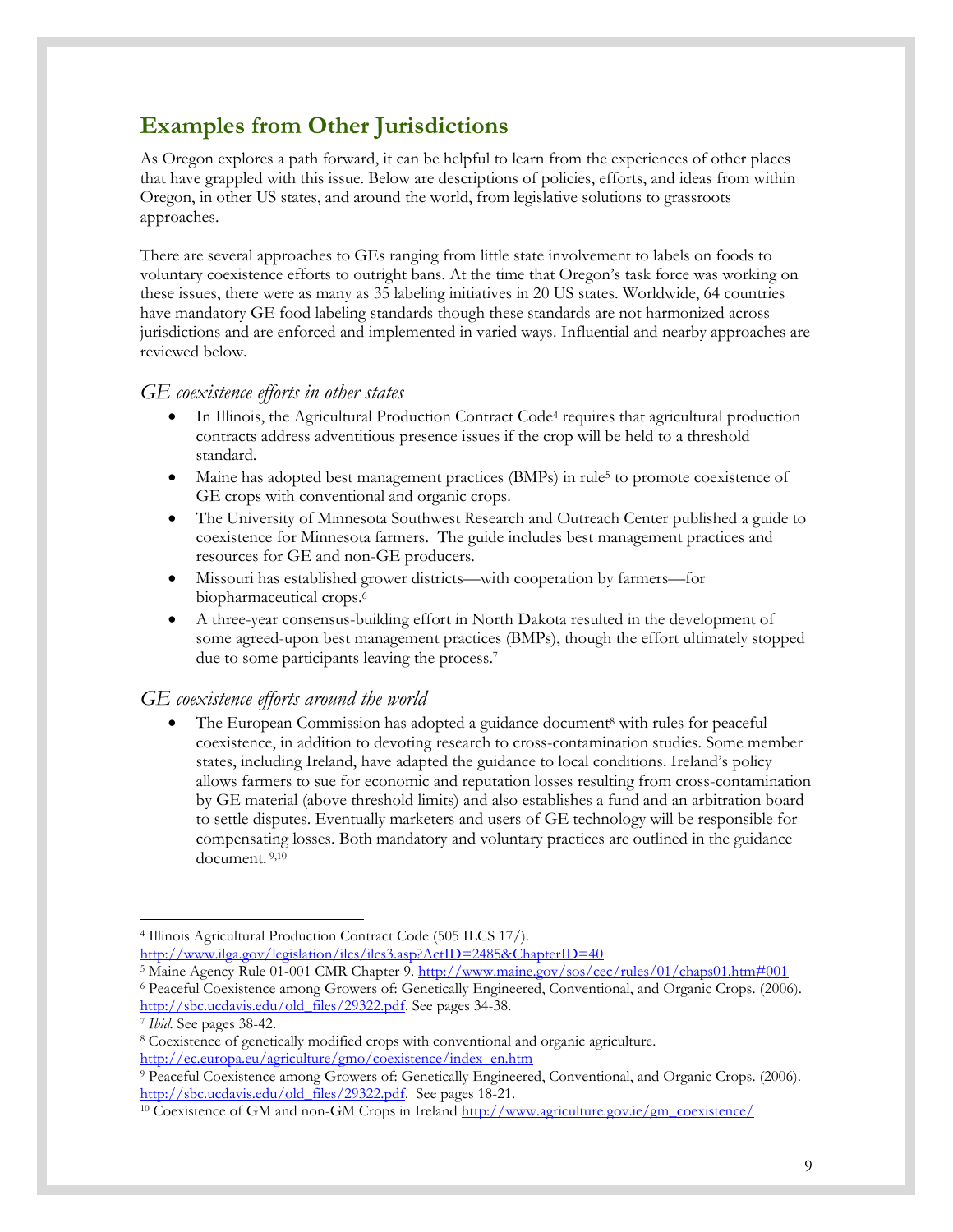New Zealand has a robust coexistence system for organic and conventional crops that could be adapted to GE, though GE crops are not currently grown in New Zealand.<sup>11</sup>

### *Germane labeling efforts in US states*

- California Proposition 37<sup>12</sup> (2012) would have required labeling of GE foods and precluded the word 'natural' from being used on foods containing GE ingredients. The initiative failed 51.41% to 48.59%.
- Washington Initiative 522<sup>13</sup> (2013) would have required labeling of GE foods. It was forwarded to the state legislature. When they did not vote on it, it moved to the 2013 general election ballot. The measure failed 51.09% to 48.91%.
- In 2014, Vermont passed HB 112<sup>14</sup>, which requires labeling of GE foods sold in Vermont. This legislation has been challenged in court.
- In 2013, Connecticut<sup>15</sup> and Maine<sup>16</sup> passed GE labeling bills that will only go into effect if other New England states pass similar laws.
- In 2005, Alaska<sup>17</sup> passed mandatory labeling for GE shellfish and fish, though no GE fish have yet been approved by the FDA.

#### *Bans and restrictions on growing GE crops*

- Jackson County<sup>18</sup> and Josephine County<sup>19</sup> in Oregon voted in 2014 to ban production of GE foods in their counties, though Josephine County's ban is preempted by state action. Burlington, Vermont and Boulder, Colorado have moratoria on GE food and growing of GE crops, respectively.
- Oregon's existing control area for GE bentgrass bans it from the Willamette Valley and restricts its growth in Jefferson County.<sup>20</sup>
- $\bullet$  In 2013 the Big Island of Hawaii passed Bill 113 prohibiting the growth of new GE crops (with the exception of papaya) and prohibiting biotech companies from operating on the island. In 2013 Kauai County, Hawaii, passed Ordinance 960<sup>21</sup> requiring large farms and companies to disclose pesticide use, create pesticide buffer zones, and disclose where they grow GE crops. A federal judge ruled that the Kauai County ordinance is preempted by state law, but that requiring disclosure of GE crop locations is not preempted by federal law<sup>22</sup> and legal challenges to this law continue.

 $\overline{a}$ <sup>11</sup> GM & Coexistence. New Zealand Ministry for Primary Industries.

<http://www.mpi.govt.nz/agriculture/rural-communities/gm-coexistence> <sup>12</sup> California Proposition 37 (2012).

http://ballotpedia.org/California<sup>-</sup>Proposition\_37,<sup>2</sup>Mandatory\_Labeling\_of\_Genetically\_Engineered\_Food\_(2  $012$ 

<sup>13</sup> Washington Initiative 522 (2013).

[http://ballotpedia.org/Washington\\_Mandatory\\_Labeling\\_of\\_Genetically\\_Engineered\\_Food\\_Measure,\\_Initiati](http://ballotpedia.org/Washington_Mandatory_Labeling_of_Genetically_Engineered_Food_Measure,_Initiative_522_(2013))  $ve$  522 (2013)

<sup>14</sup> Vermont HB 112 (2014).<http://www.leg.state.vt.us/database/status/summary.cfm?Bill=H.0112>

<sup>15</sup> Connecticut Public Act No. 13-183. [http://www.cga.ct.gov/2013/act/pa/pdf/2013PA-00183-R00HB-](http://www.cga.ct.gov/2013/act/pa/pdf/2013PA-00183-R00HB-06527-PA.pdf)[06527-PA.pdf](http://www.cga.ct.gov/2013/act/pa/pdf/2013PA-00183-R00HB-06527-PA.pdf)

<sup>&</sup>lt;sup>16</sup> Maine LD 718[. http://www.mainelegislature.org/legis/bills/bills\\_126th/billtexts/HP049001.asp](http://www.mainelegislature.org/legis/bills/bills_126th/billtexts/HP049001.asp)

<sup>&</sup>lt;sup>17</sup> Alaska SB 25 (2005-2006). [http://www.legis.state.ak.us/basis/get\\_bill\\_text.asp?hsid=SB0025Z&session=24](http://www.legis.state.ak.us/basis/get_bill_text.asp?hsid=SB0025Z&session=24) <sup>18</sup> Jackson County Measure 15-119 (2014).

[http://ballotpedia.org/Jackson\\_County\\_Genetically\\_Modified\\_Organism\\_Ban,\\_Measure\\_15-119\\_\(May\\_2014\)](http://ballotpedia.org/Jackson_County_Genetically_Modified_Organism_Ban,_Measure_15-119_(May_2014)) <sup>19</sup> Josephine County Measure 17-58 (2014).<http://www.co.josephine.or.us/files/17-58ballottitlewebsite.pdf>

<sup>20</sup> ODA Quarantines and Control Area Orders

<http://www.oregon.gov/ODA/programs/NurseryChristmasTree/Pages/Quarantines.aspx>

<sup>&</sup>lt;sup>21</sup> Kauai County Ordinance 960<http://qcode.us/codes/kauaicounty/revisions/960.pdf>

<sup>22</sup> Syngenta Seeds, Inc. v. Cnty. of Kauai, No. 14-00014 (D. Haw. Aug. 25, 2014)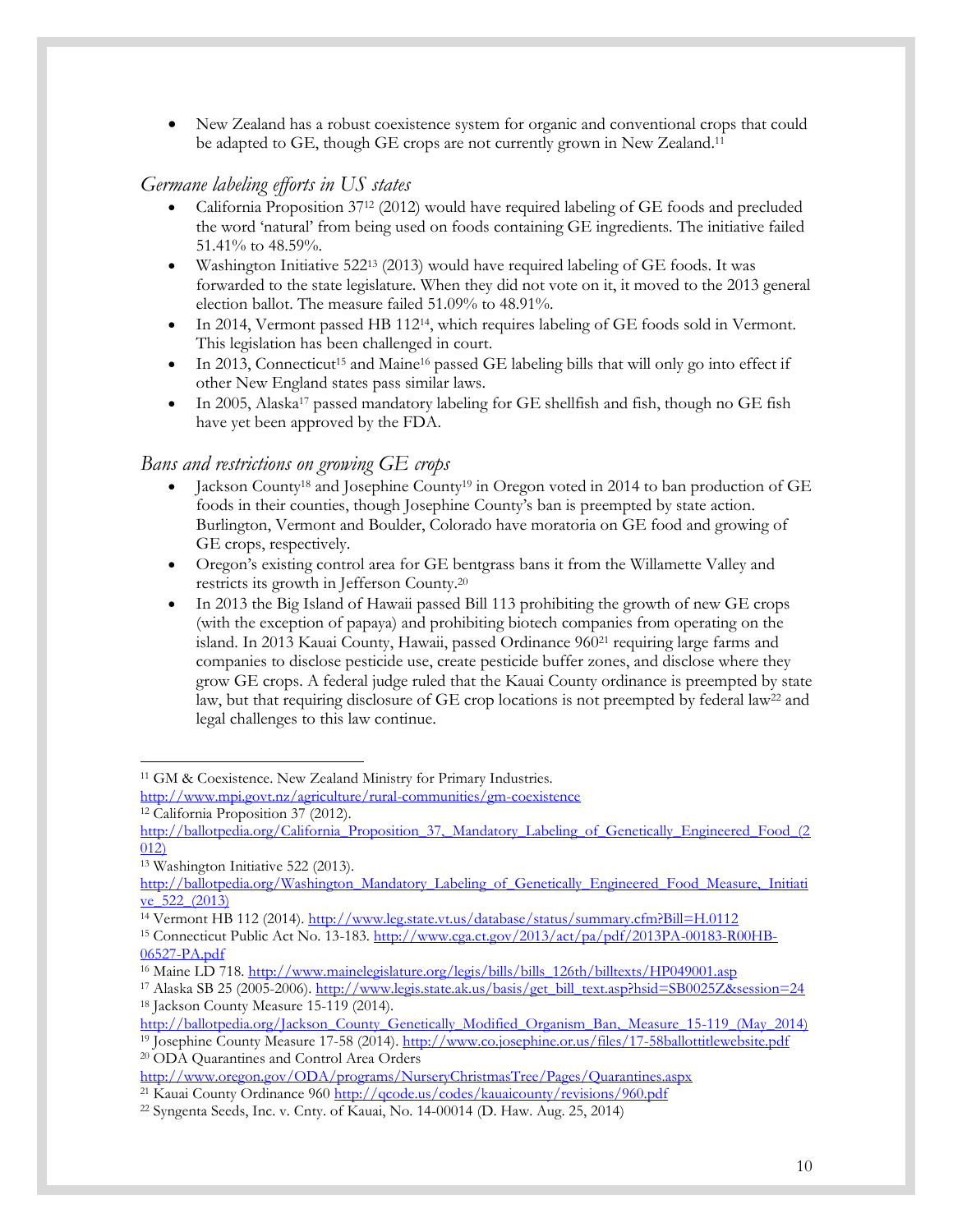- Three counties in California have banned GE crops (Mendocino, Trinity, and Marin), though no GE crops were grown in these areas prior to the ban.
- In Sept 2014, CA passed Assembly Bill No. 504 that bans GE fish production in all state waters.<sup>23</sup>
- In the autumn of 2012, San Juan County, Washington passed Proposition 2012-4, which bans the growth of genetically modified organisms within the county.<sup>24</sup>
- *Outside the United States:* Many European countries have regional bans on GE or bans on select GE plants, such as Bt corn or plants engineered for antibiotic resistance. Some countries ban the importation of specific GE plants, such as GE wheat.

<sup>&</sup>lt;sup>23</sup> [http://leginfo.legislature.ca.gov/faces/billNavClient.xhtml?bill\\_id=201320140AB504](http://leginfo.legislature.ca.gov/faces/billNavClient.xhtml?bill_id=201320140AB504)

 $\frac{24 \text{ http://www.sanjuanjournal.com/news/177740361.html}}{24 \text{ http://www.sanjuanjournal.com/news/177740361.html}}$  $\frac{24 \text{ http://www.sanjuanjournal.com/news/177740361.html}}{24 \text{ http://www.sanjuanjournal.com/news/177740361.html}}$  $\frac{24 \text{ http://www.sanjuanjournal.com/news/177740361.html}}{24 \text{ http://www.sanjuanjournal.com/news/177740361.html}}$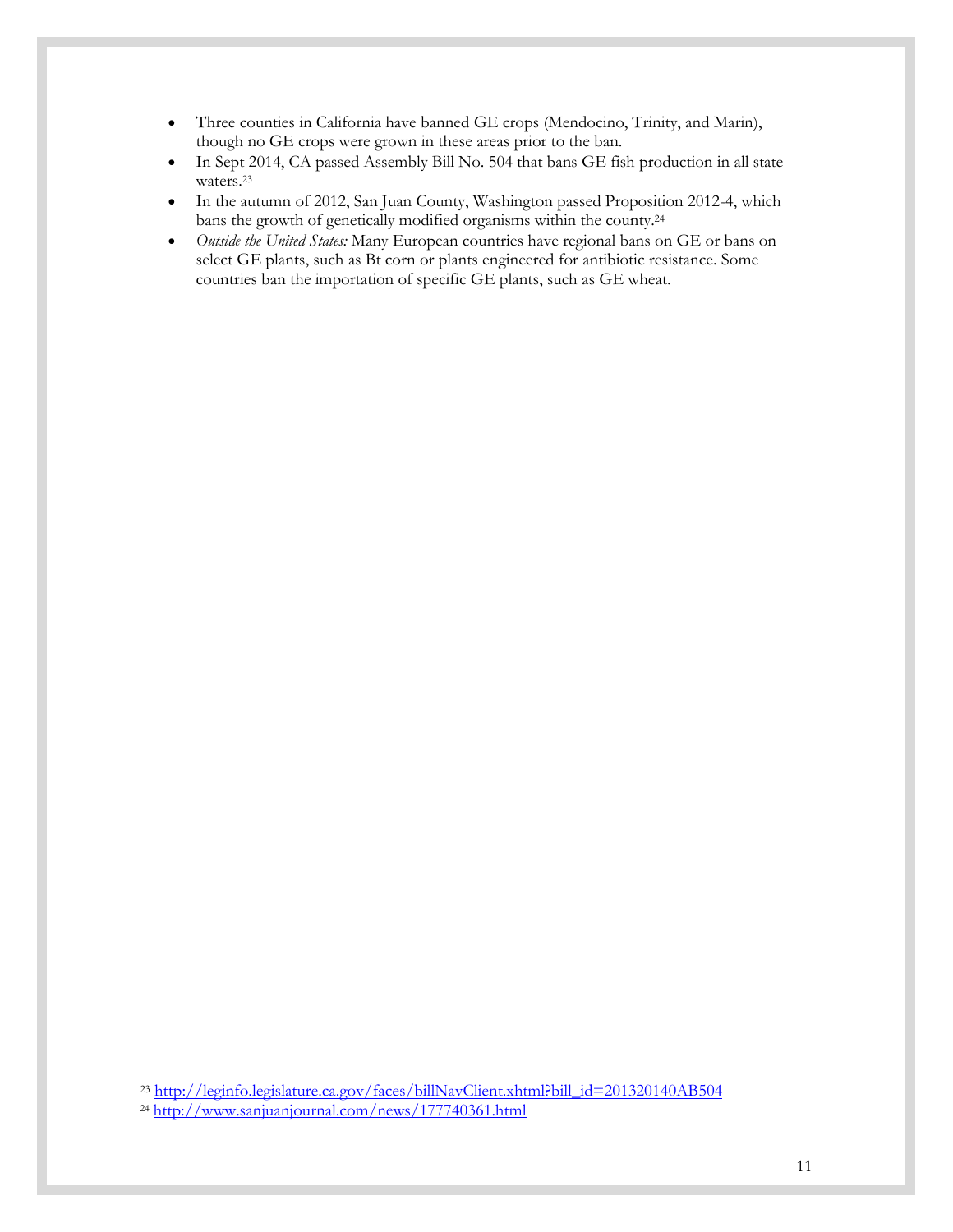## **GE Topic Descriptions**

At its first five meetings, task force members examined in detail the major topics areas where perspectives around GE differ. The topic areas covered were 1) Coexistence, 2) Consumer and Grower Information and Choice, 3) Economic and Social, 4) Environmental, and 5) Existing and Potential Legal and Policy Topics. A brief summary of the perspectives for each topic area is provided below.

# **Coexistence Topics**

Coexistence refers to all agricultural sectors (GE, conventional, and organic) and processing functioning together. This coexistence section will examine agricultural coexistence; for processor coexistence see the 'labeling' subsection in the Consumer Information and Choice section below. In its discussion of coexistence, the task force identified a primary area of concern, cross-contamination, and examined several potential approaches to coexistence. The purpose of the task force's conversations on this topic was to more clearly understand what the task force means by 'coexistence', further define the key issues related to coexistence, describe any approaches that other jurisdictions have taken to address these issues, and describe the unique qualities of Oregon's agriculture sector and how they might shape each of these issues. Those themes are woven throughout the descriptions below.

#### **Cross-pollination & Gene Flow**

Gene flow occurs when pollen, seed, or vegetative propagules from one variety of plant reaches another related type of plant and the resulting seed contains genetic material from both plants. Transfer can happen by a number of different mechanisms, including wind, insects, and accidental escape. Concerns about gene flow have existed in the agricultural arena for a long time, but are of renewed concern with genetically engineered material. Farm practices can have an impact on crosscontamination and gene flow, and any resulting contamination has implications for compensation and liability. Contamination can be problematic for the farmer whose crop is contaminated if the seed purity required by the market is compromised. Additionally, there may be market consequences if consumers do not want to purchase from a grower that has been (or might have been) contaminated.

#### **Practices**

Task force members described a number of practices that can mitigate the risk of crosscontamination or exposure to the risk of contamination. In considering the topic of crosscontamination some task force members felt it was important to note that gene flow can be a concern for all agricultural producers. Gene flow can happen from an organic or conventional field into a GE field just as it can from GE into organic, from organic to organic, or conventional to conventional. Producers share similar interests in reducing or eliminating cross-contamination and associated gene drift. Some task force members emphasized the responsibility of the agricultural community to implement practices to mitigate the risk of cross contamination. Indeed, Oregon has a long history of implementing coexistence practices in an effort to address concerns about crosscontamination. The potential strategies and ideas in this section are not policy recommendations and do not represent a consensus of the task force.

 *Agronomic practices*: Task force members described a number of practical activities that can help reduce the potential for cross-contamination, including: cleaning machinery, sealing containers when crops are transported, drafting contract that require best practices to reduce or eliminate drift, educating farms and volunteers about the concerns and tools to address cross-contamination.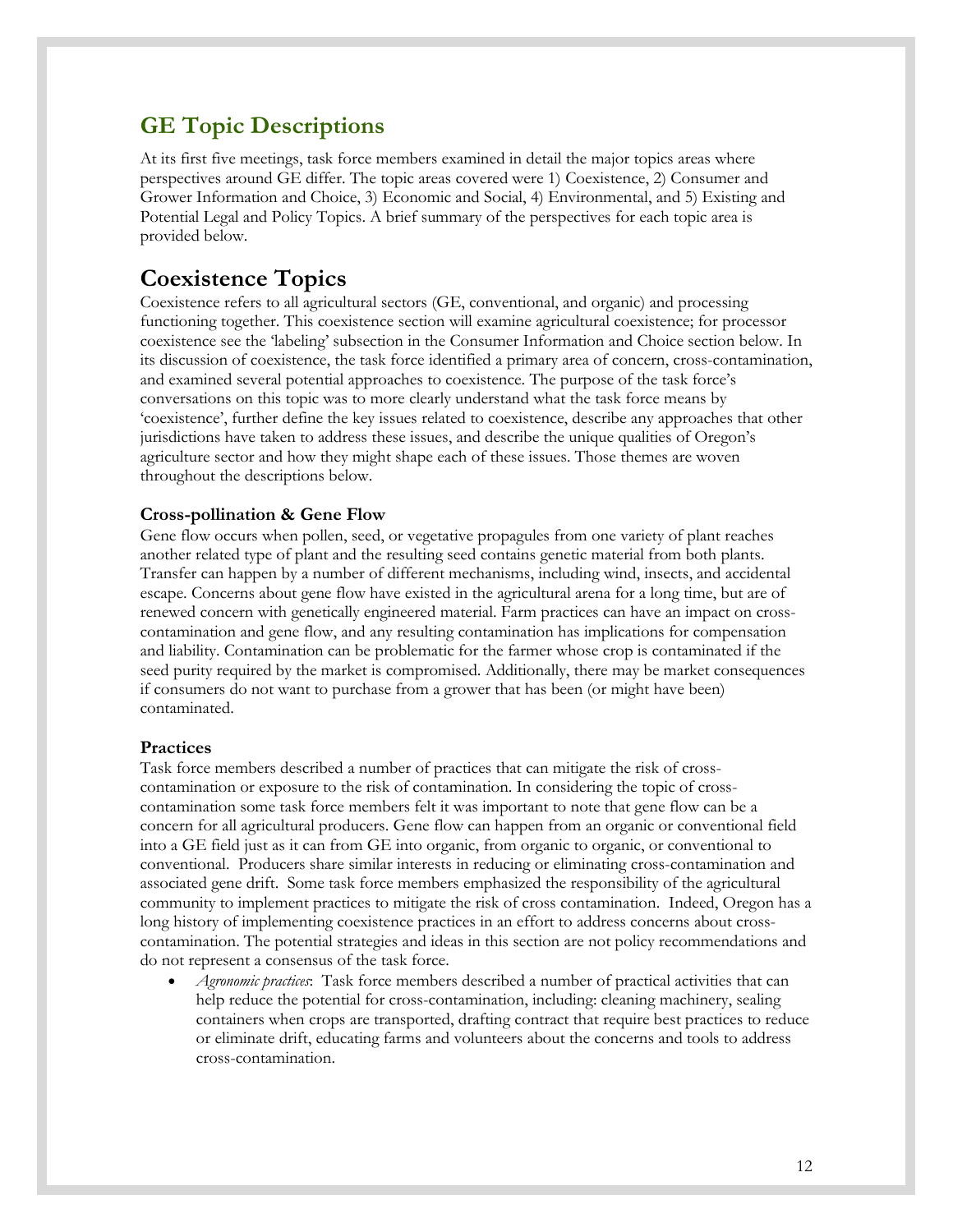- *Biological mechanisms:* There may be potential for biological tools currently in the research phase, such as GURTS (genetic use restriction technologies), including male sterility, which could alter the plants themselves in such ways to reduce or eliminate drift.
- *Buffers or physical barriers:* Task force members identified cages, greenhouses, high tunnels, and tree rows/forests as examples of physical tools that can reduce drift by impeding crosspollination.
- *Communication and coordination:* Task force members noted that good communication and coordination between neighbors on strategies such as timing for crop planting or buffers can significantly reduce the potential for drift.
- *Control Areas:* Control areas, or growing zones, are areas that restrict the crops grown within their boundaries, through either requiring certain practices or excluding certain crops or types of crops. These could be either voluntary or mandatory in nature.
- *Distribution system:* Changes to the distribution system such as clearly designated vehicles for certain crops or segregated systems could reduce potential for commingling.
- *Isolation in space:* Producers space crops at such distances that risk of cross-pollination is reduced or eliminated. Isolation distances vary by crop, are dependent on local knowledge of conditions like weather patterns, and can range from approximately a half mile to more than three miles. The Willamette Valley Specialty Seed Association maintains a list of isolation distances<sup>25</sup> for its voluntary system. In discussing isolation in space task force members raised a number of questions related to liability and/or burden of responsibility: In the context of GE, is a GE producer responsible for planting far enough away from other crops to ensure that cross-pollination does not occur or should the non-GE producer plant far enough away to protect his or her crops?
- *Isolation in time:* Crops are planted at different times to minimize the risk of cross-pollination since crops flower at different times. Task force members noted that this can be an effective strategy, however, organic or non-GE producers are often the ones that need to delay planting, which can shorten their growing season and increase their risk. This concern is further discussed under liability.
- *Mapping/Pinning: A map of crop locations (often described as a "pinning system")* would be a tool to facilitate communication among producers as they determine what and when to plant. For some task force members, mandating such a program raises questions about confidentiality for property owners.

A number of the above mentioned practices were also described by the task force as potentially helpful in instances where spray drift is of concern. Task force members noted that the tools and practices listed above are not mutually exclusive. For example, timing and isolation distances can be used in conjunction with one another; such an approach would require coordination among neighbors or new rules to establish requirements for growers of varying crops.

In addition to the practices described above, task force members made a number of observations about practices and coexistence. They noted that different crop varieties have different levels of risk. For example, they observed biopharmaceuticals or high amylase corn (high amylase corn has an enzyme that can impair the quality of cornstarch) might pose a greater risk. They also noted that difference among crops (such as pollination mechanism) could present unique challenges noting, for example, that corn pollen and sugar beet pollen would require different isolation distances. There are other differences between hybrids, self-pollinating, and open-pollinated crops, all of which can have impacts on coexistence and practices.

The task force took a closer look at two practices: mapping/pinning and control areas.

 $\overline{a}$ <sup>25</sup> WVSSA Isolation Distances http://www.thewyssa.org/documents.htm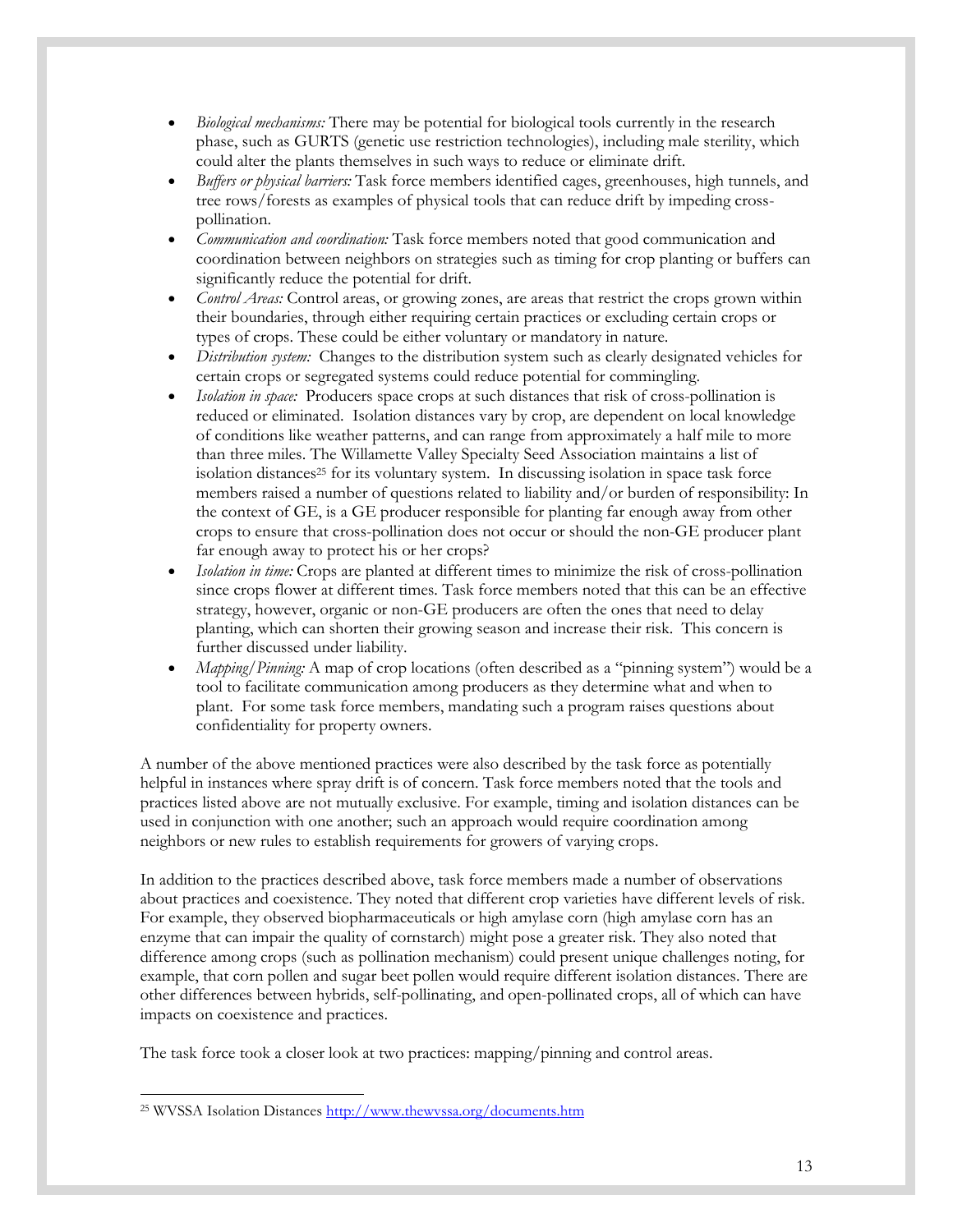#### *Mapping and Pinning*

The task force described a continuum of approaches (voluntary to mandatory) that is closely linked to mapping and pinning. Mapping and pinning is a system in which crop locations are identified. Some noted that for voluntary approaches to work they need to be "mutually beneficial" and participants need to recognize that there is a "shared risk." Voluntary approaches must also be inclusive, meaning that all parties must have a chance to participate, to contribute to the decision making process, and have confidence that their perspectives will be integrated into the system. Some task force members identified the following as examples of inclusive, voluntary approaches to mapping and pinning: the Willamette Valley Specialty Seed Association (WVSSA)<sup>26</sup>, the California Seed Association<sup>27</sup>, and other seed associations in Washington, Idaho, and Eastern Oregon. Others noted that WVSSA's voluntary system works well for the specialty seed industry because growers share an interest in not being contaminated. They pointed out that the relationship in a GE/non-GE scenario is unequal (in many but not all instances the non-GE farmer bears more risk from being contaminated than the GE grower does) and that a voluntary coexistence system only works when risk is shared relatively equally among growers. They noted that a voluntary sensitive crop registry in Illinois (DriftWatch28) had received very little participation from conventional and GE growers but high participation from the organic sector.

Mapping and pinning systems can incorporate Best Management Practices (BMPs) by, for example, incorporating isolation distances that are agreed to by members of the association. Such an approach is currently used by WVSSA and backed up by arbitration.

Task force members considered the implications of a mapping or pinning system separate from the state's control area statute. Some expressed a need to be careful around issues of confidential business information (CBI), while others indicated that it might be possible to protect CBI from public records requests if that information qualifies as a trade secret. Task force members interested in a mapping and pinning system suggested that the information provided would help farmers make informed decision and may provide opportunities to implement tools that would not be possible without information about crop locations (e.g. buffer distances).

#### *Control Areas*

Control areas may offer a way to manage on a crop-specific basis to address discrete issues, or they could be used to manage closely related crops on a statewide level. Oregon's current control area statute<sup>29</sup> gives the state authority to deal with plant pest and disease issues. Some noted that it would be a significant change to add GE traits to that authority (i.e. classifying GE traits as a pest). Others interpret that the current control area law already provides ODA authority to regulate GE crops that have potential to be a "menace" to other crops but that adding GE to ODA's explicit authority would allow the agency to make crop specific regulations; however, ODA interprets their control area authority as restricted to regulated GE crops. An alternative to a state-run control area could be a grower-defined "Voluntary Control Area" or a combination of voluntary and mandatory elements.

Some task members noted that the control area tool can be a flexible mechanism and is not limited to bans. For example, a control area could be used to establish BMPs with regard to a particular crop or area. Control areas for a particular crop could also vary in nature,

<sup>26</sup> WVSSA Seed Production Pinning Regulations<http://www.thewvssa.org/documents.htm>

<sup>&</sup>lt;sup>27</sup> California Seed Association<http://www.calseed.org/index.html>

<sup>&</sup>lt;sup>28</sup> DriftWatch<https://il.driftwatch.org/map>

<sup>29</sup> 570.405 Department may establish control areas<http://www.oregonlaws.org/ors/570.405>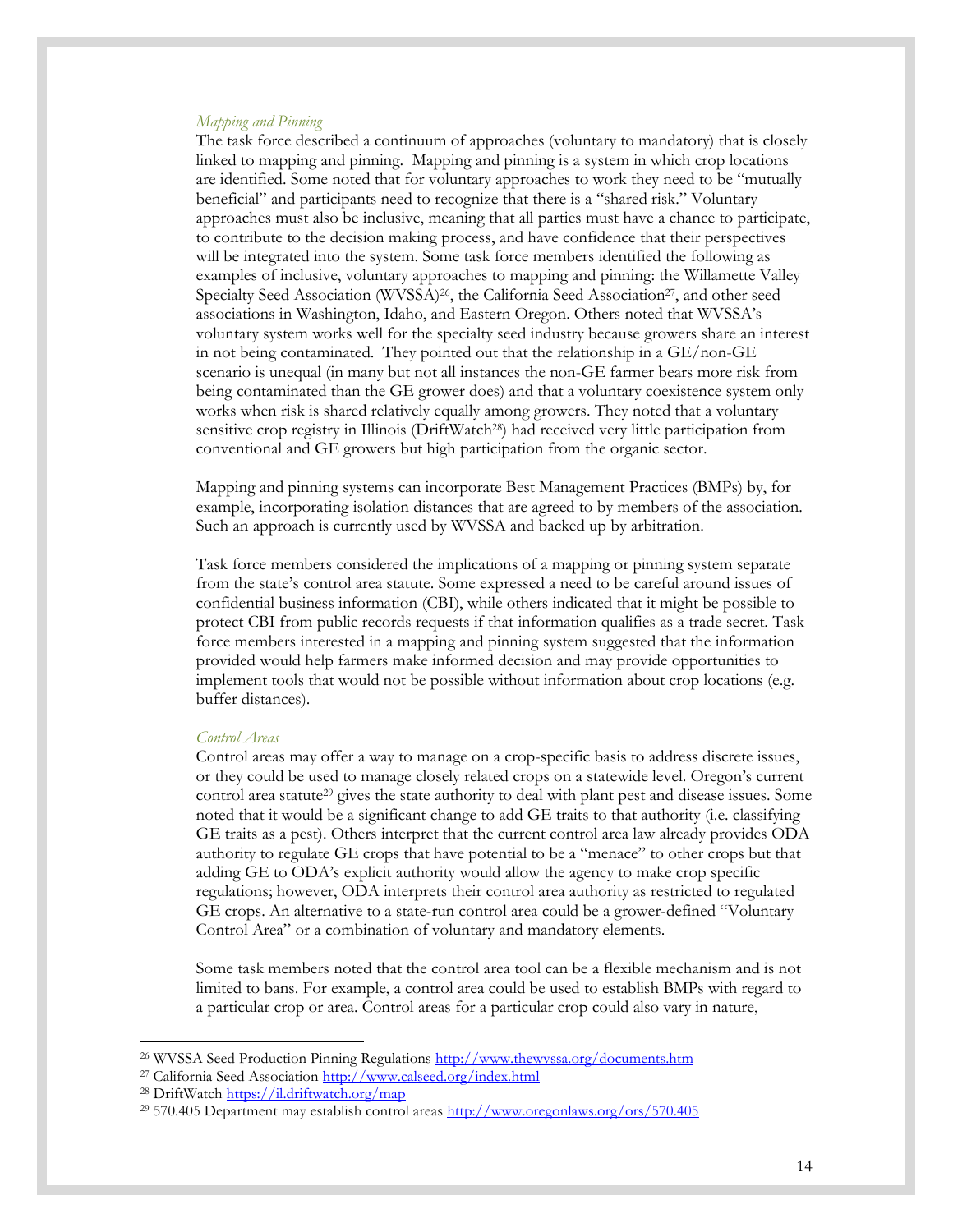meaning that they could include BMPs in one area and a ban (or other practice) in another. Some expressed concern with any of these approaches, including BMPs and ban approaches, while others noted that there may be a potential marketplace benefit to Oregon if international markets see a control area approach as a signal that Oregon takes these issues seriously and can be a trusted trade partner.

Some task force members identified a few Oregon-specific crops where they felt potential control areas could be of benefit, including grass seed, specialty seeds, alfalfa (which is open pollinated and grown statewide), canola, wheat, and potential crops like Arctic apple. With the exception of Oregon's GE bentgrass control area, it does not appear that any other jurisdictions have adopted GE-specific crop management regulation, though a few states (Ohio<sup>30</sup> and Illinois31) have voluntary sensitive crop registries used to track where conflicts may arise and to proactively work out issues. The task force members had varied opinions about the potential success of such efforts.

A more complete description of Oregon's control area authority is available in Appendix 1.

#### **Voluntary and Mandatory Approaches**

The voluntary to mandatory continuum is an overarching theme of coexistence. Regulations, implementation/education, enforcement, consequences, and marketplace influences shape what kinds of approaches can be taken along the continuum. Task force members noted that a key factor in coexistence is shared risk and mutual benefit by all parties. Many agreed that identifying the right balance between mandatory and voluntary approaches presents a challenge.

Some task force members feel that the diversity of agriculture sectors in Oregon creates unique needs that are not being addressed by the federal regulatory framework and that the variety of crops grown in Oregon present different levels of risk that are not addressed in a one-size-fits-all approach. In addition, there are regional differences that complicate Oregon's agricultural landscape. Some task force members contend that there is a need to assess appropriate approaches by crop and by sector. The absence of monitoring after GE crops are deregulated presents challenges in managing on a crop-by-crop basis. Task force members disagreed on whether a crop-by-crop approach for GE would be onerous, with some noting the complicated nature of many voluntary crop-specific programs and others citing the relatively small list of GE crops grown in Oregon, particularly open pollinated crops, which would be of primary concern. Others noted that while there are unique aspects of Oregon agriculture, the food processing industry is not unique in Oregon since many processors source ingredients from outside the state and ship products out of state. This raised concerns for them that Oregon specific standards might impede interstate commerce or international trade.

Task force members identified several approaches the state could take, ranging from mandatory regulation to voluntary systems. Regulations based on statute may be static, as compared to voluntary approaches or administrative guidance, and some felt that they might not be nimble enough to meet the challenges presented by an accelerating technology such as GE. Others were more optimistic about the potential for the state to be responsive. All agreed that a burdensome system would not help Oregon reach a goal of coexistence, though task force members disagreed on whether a mandatory state approach to GE would be burdensome or not. Some expressed concern that mandatory regulations are decided by people who lack full information about agricultural and manufacturing issues, noting that any decisions would need to have the right combination of people in the room to ensure that all relevant considerations are taken into account. Others suggested that

<sup>30</sup> Ohio Sensitive Crop Registry<http://www.agri.ohio.gov/scr/>

<sup>31</sup> DriftWatch Specialty Crop Site Registry<https://driftwatch.org/>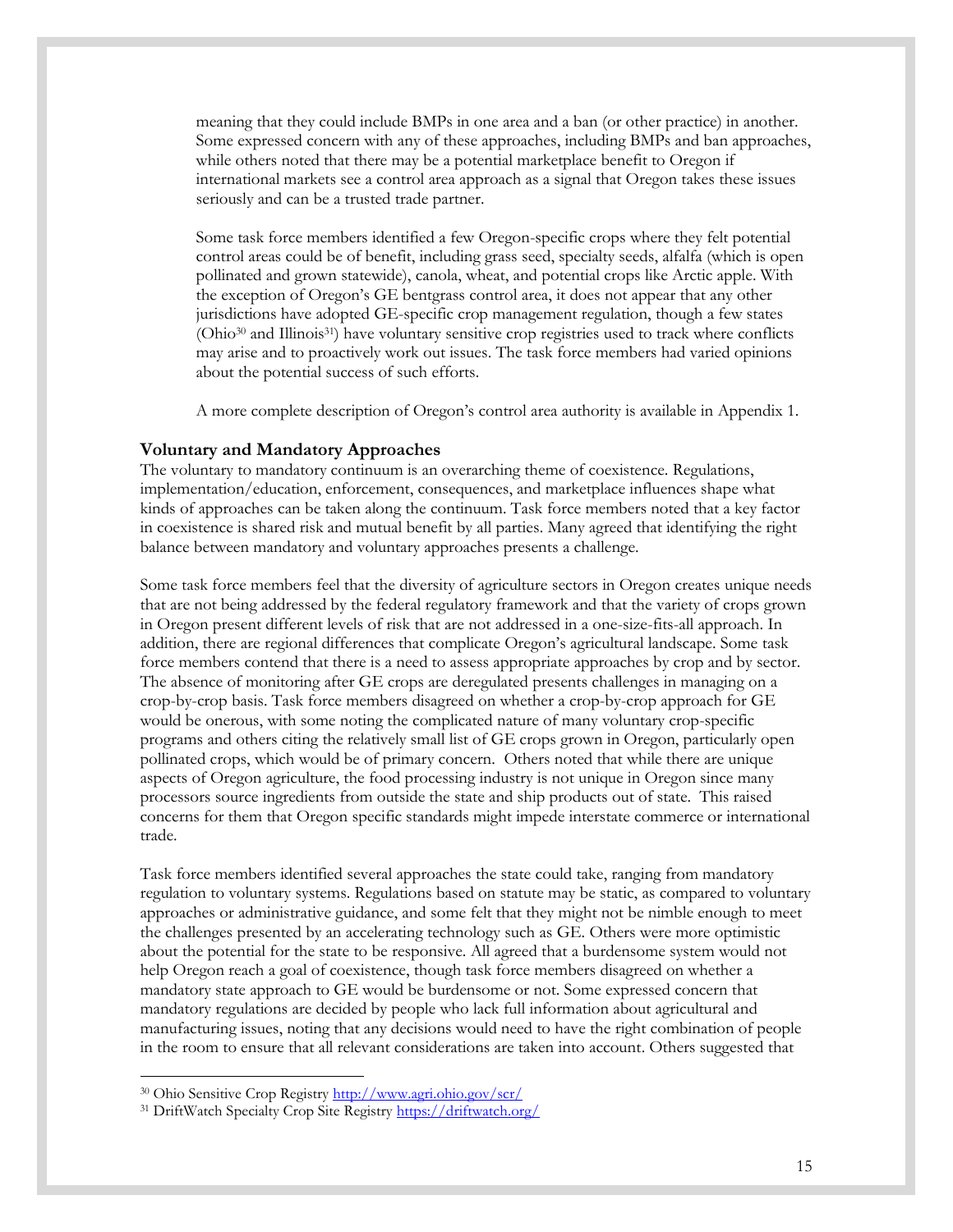ODA would be well suited to fill a decision making role. Some felt, based on their values, that decisions should be made and conflicts should be resolved by those who are closest to food, feed, and fiber.

Several task force members articulated a need for the state to have more tools to protect sensitive crops. A collaboratively devised best practices system put together by representatives of the diverse agricultural perspectives was described by some as a potential approach, either on a statewide or crop-by-crop basis. That voluntary approach could have a regulatory or legal backstop (e.g. "baseball style" arbitration).

There were varied opinions among the task force members about the appropriate role of the state in helping to manage coexistence issues. Some do not see a coexistence problem now and therefore do not see a need for state action, or would prefer for any actions to be voluntary as such an approach would be more nimble and allow local context to inform actions. Others see clear issues with the current approach, particularly for the organic and some export (domestic and international) sectors, as these growers are vulnerable to loss of sales and customers if their crops are contaminated from GE crops. They see state action as an important component of protecting all sectors of Oregon agriculture as well as ensuring consistency and avoiding a "patchwork approach." They noted that voluntary approaches work best when participation is mutually beneficial; however, in the case of GE crops, drift is primarily (but not exclusively) a concern of non-GE growers, especially organic growers. They say that similar challenges have arisen in voluntary approaches for commodity or cover crops where risk is not shared and therefore participation is not mutually beneficial. They also express concern that a voluntary approach cannot address "bad actors" who wish to remain outside the system. Others pointed to the high levels of participation in many voluntary systems (e.g. WVSSA) and note that there may be ways to incentivize participation. Others noted that some voluntary programs lack clear guidance and can leave producers and/or consumers wondering what program compliance actually means.

#### **Legal Liability, Compensation, and Enforcement**

The task force discussed legal liability, compensation and enforcement issues related to a coexistence system – how would liability be determined, how would compensation for damages be managed, and how would enforcement occur? With respect to issues of coexistence, these issues arise where a GE trait enters a non-GE crop, resulting in food or feed that has an undesired GE presence. Because organic and many foreign markets are not tolerant of GE presence, some task force members are concerned about potential damage or loss resulting from GE contamination.

A common theme running through these topics is risk – who bears risk and how is it managed? There were diverse opinions among task force members on these questions. Some think that risk is difficult to assess, leading to difficult or unmanageable enforcement. Others think that risk is not difficult to define if it is looked at in terms of economic harm from contamination in a marketplace that demands non-GE products. There are currently no testing standards that are agreed to across all markets for determining liability, and in some cases there is a lack of technical capacity to test. There was some agreement that openly pollinated crops are subject to greater risk than other crops.

There were also a variety of opinions regarding who should bear responsibility for compensation. While some think it should be the trait owner because the owner benefits from marketing and selling GE traits, others do not share this view. Some hold the view that testing and tolerances should be incorporated into any kind of compensation program, though testing may present complications with regard to the specifics of seed utility licenses. Another facet of the risk and responsibility question is whether willful or neglectful actions should be treated differently than unintentional harm. Some task force members considered ways to mitigate or avoid risk leading to compensation. For example, they considered alternative technologies or opportunities to develop GE crops with pollen that does not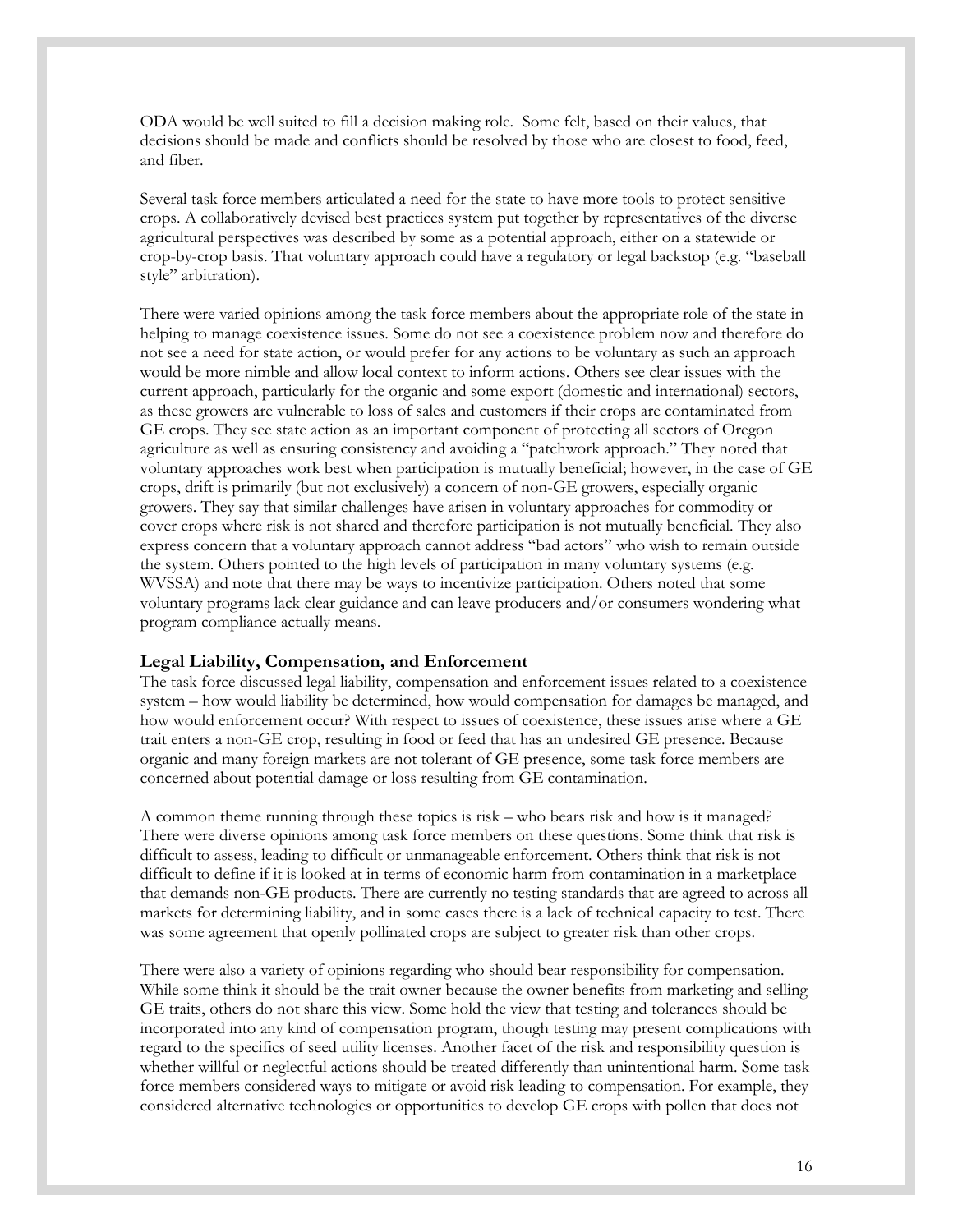include GE traits or cannot transfer their traits. Others noted that there are potential scientific opportunities to address the challenges of coexistence (but they are not required of developers) and noted social pushback and economic and technological obstacles as barriers to their development in the near future.

Some perceive that liability and market loss risk to producers and processors increases with zerotolerance (or near zero-tolerance) requirements for cross-contamination. Some task force members speculated that litigation on this topic could potentially affect the cost of food to consumers and negatively impact Oregon producers and processors. Others clarified that the task force's conversations about losses to organic producers mean marketplace losses as a result of compromised seed or product purity, and not loss of organic certification (which requires practices to be in place to mitigate risk of cross-contamination but does not require product testing for inadvertent GE presence). There is perceived liability to food processors associated with zero-tolerance requirements in finished products and processed foods, especially those that allow citizen lawsuits.

A clear approach to assessing liability and providing for compensation was supported by several task force members as a method of alleviating the negative consequences of disputes between farmers. These members note that the agriculture sector as a whole does not benefit when farmers are pitted against one another. The following list describes several potential ideas that emerged from the task force's discussion, though none of them represent a consensus of the task force.

- *Compensation fund.* A compensation fund managed by the state could be used as an alternative to assessing responsibility. Concerns with this approach include a desire not to put the burden of risk on the public instead of on companies that benefit from the sale of GE traits. Such a program could require growers to abide by certain practices in order to qualify for compensation. Another approach to a compensation fund might be a "transition fund" that could help growers cover the costs of coming into compliance with a control area or BMP system.
- *Insurance program.* A state-run insurance program for compensating harm was another idea that was put forward. One task force member recommended a voluntary insurance approach to discourage fraudulent claims. Some task force members articulated concerns with an insurance program, including an aversion to "welfare farming" and a concern that a public insurance system, like a compensation fund, puts the public in the position of bearing the risk in the system. Some wondered whether an insurance program should compensate farmers who, in the event of a ban, could no longer grow their preferred crop.
- *Fee system for enforcement.* A fee system could fund an enforcement program by assessing fees on either growers (of GE or non-GE seeds) or companies that sell GE seeds in Oregon. Enforcement could apply to a variety of programs including a compensation fund, insurance program, control area program, or a mapping/pinning system.
- *Farmer-to-farmer approach.* Also known as a "handshake" approach, this is the current system in use to deal with GE issues. Some praise this system because it relies on farmers being good neighbors to each other and keeping abreast of nearby growing issues. A farmer-tofarmer approach can be augmented with voluntary growing associations where growers agree to abide by certain practices in order coexist. Some express concern with this approach because it contains a high degree of variability resulting from a 'patchwork' of different agreements and does not embody a statewide approach. Others noted that the state's preemption legislation<sup>32</sup> on GE seeds and crops was intended to prevent a patchwork approach.

 $\overline{a}$ <sup>32</sup> Oregon Senate Bill 863. (2013). <https://olis.leg.state.or.us/liz/2013S1/Measures/Overview/SB863>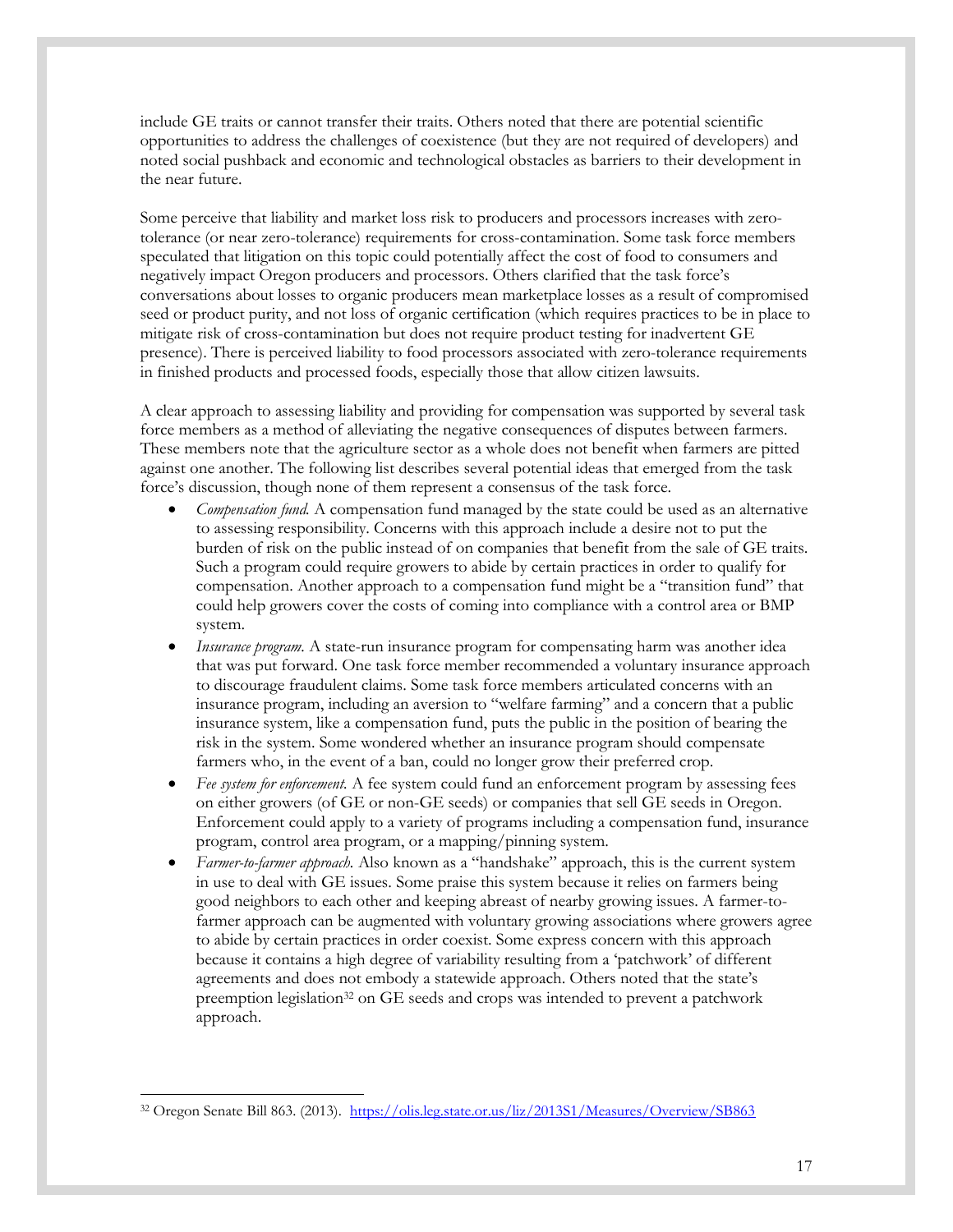Labeling presents additional considerations for legal liability. For example, would a compensation program apply only to harm from contamination, or would it extend to lost market share from potential labeling requirements? Some speculated this and other associated issues would be fought in the courts without a clearly outlined approach.

### **Consumer and Grower Information and Choice Topics**

#### **Food Safety**

The perspectives on GE food safety range from potential benefits through improvements to food safety, to concerns about negative impacts to human health from consuming plants that have been altered through genetic engineering. Task force members considered food safety from multiple perspectives, noting that some food safety issues apply to both GE and non-GE issues.

Some noted potential benefits of GE technology on food safety, for example reduced aflatoxins (naturally occurring toxins produced by molds and fungi) in Bt corn as a result of reduced insect invasions. The FDA approves GE foods for human consumption using the principle of substantial equivalence, which means that the final product of a GE process (corn, for example) is determined to be substantially equivalent (i.e. not materially different) from non-GE corn. Currently, all commercially available GE products intended for human consumption in the US have been determined to be substantially equivalent to their non-GE counterparts and are determined safe by the FDA. Concerns about GE and food safety center around questions about the duration of studies of GE impacts to human health, and concerns about the sufficiency of the voluntary regulatory regime for testing and safety of GE products. Others noted that all current commercial GE crops have undergone FDA review, and suggest that the risk of FDA legal action due to adulteration of the food supply with new GE products make FDA review "effectively" mandatory. Some are not confident in substantial equivalency determinations by the FDA because, they note, these determinations rely in part on data provided by the developers and not independent safety tests. Some would prefer that the precautionary principle be applied instead of substantial equivalence. On the other hand, others raised an economic concern that extensive food safety research on GE products reaches a point of diminishing returns.

A related concern is that conventional breeding techniques, which have the potential to introduce food safety risk, have no regulatory oversight or long-term safety study requirements; some noted that GE products undergo more regulated testing than conventional products.

#### **Consumers Information, Education, and Public Perception**

A major topic was that the scientific and regulatory universe of genetic engineering is very complex, which has implications for general public understanding of these issues. The technology is complicated and difficult to explain, and often there is no distinction in the public conversation about the various traits that can be incorporated through genetic engineering. GMO, non-GMO, GMO-free, biotech, sustainable, GE, natural, bioengineering, and genetic modification are used loosely in the public conversation, which adds to the confusion. Task force members observed that the rhetoric on both 'sides' of this issue exaggerates claims to bolster their arguments. They acknowledge that there is a large amount of misinformation as well.

Consumer understanding of existing regulatory processes for testing is lacking. Consumers may perceive that there is limited regulatory oversight for food safety, for example that FDA does not have sufficient consultation or testing processes, or that labeling is not currently required in the case of positive or negative changes to nutrition or safety. Though they agreed that this is a common public perception, task force members were not in agreement about whether the perception reflects reality.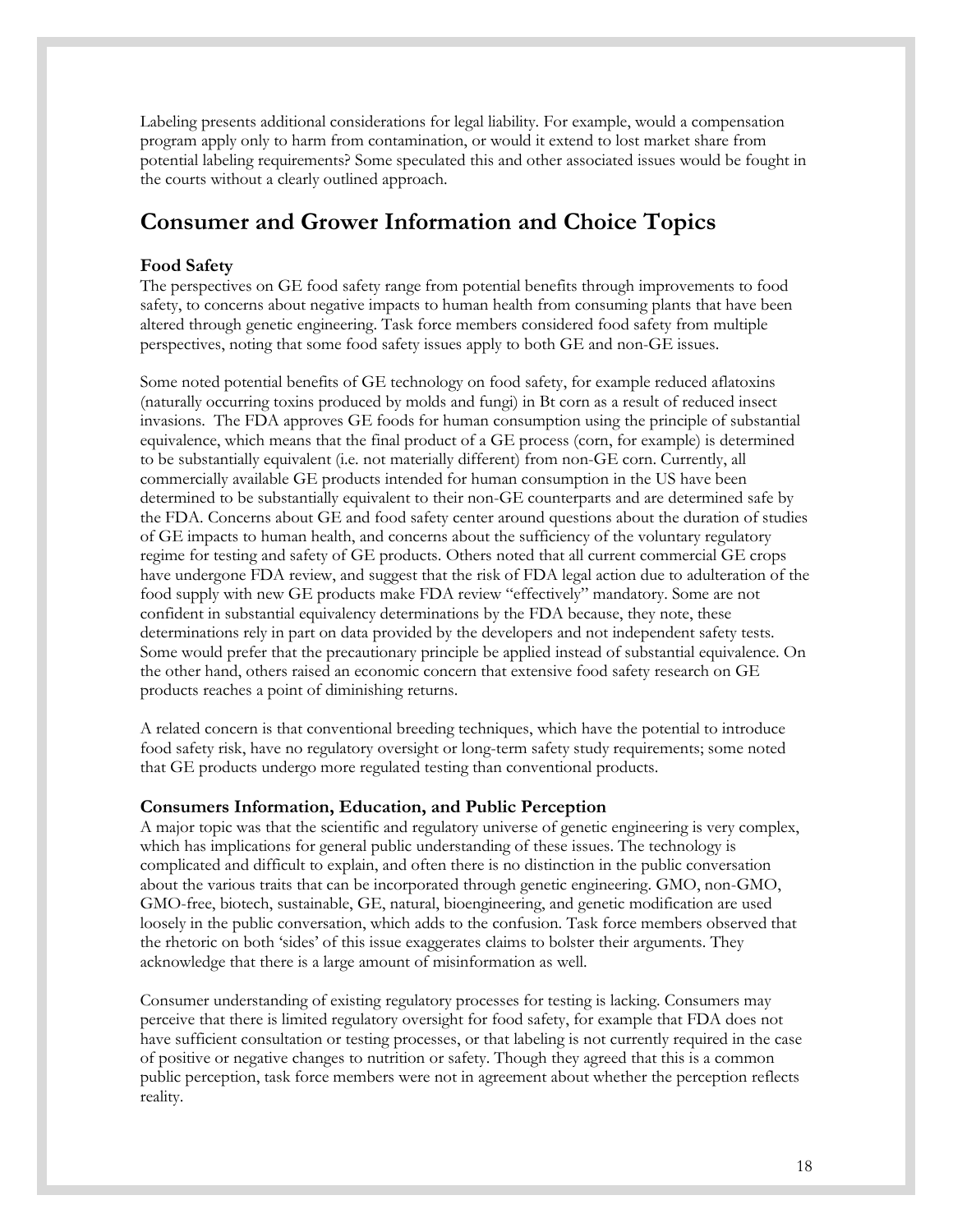Some task force members articulated that consumers want information so they can make their own choices based on personal or environmental values. They note that some consumers perceive that there are negative health effects from GE food and related practices. This is closely related to the issue of labeling GE foods. Others expressed that scientific studies do not support the perception of negative health effects. In the case of risk science versus risk perception, the perception of risk may be stronger than the science, they say. Some task members noted that some consumers may perceive a prominent GMO label as a warning.

Task force members generally agreed that public education is needed – not only about genetic engineering but also about the food system in general. An observation was made that the agricultural sectors in Oregon tend to be separate, and that the limited coexistence here has led to a more polarized approach to these issues than in places like California that have more coexistence among GE, conventional, and organic practices.

#### **Promotion**

Promotion refers to the marketing of GE or non-GE seeds, food and feed. This is closely related to certification as all promotional claims, including labeling claims, must be substantiated, but not all substantiations must be certified. Organic labels on food are a good example of a voluntary promotion coupled with a mandatory certification program. At present, certification is not required for promotional claims on presence or absence statements for GE ingredients. However, FDA does specify substantiation – first through testing, if possible, or certificates of authenticity (COAs) if not<sup>33</sup> . Task force members considered promotion from several perspectives, including where it blends with certification (discussed below).

Some task force members tied promotion to health claims, while others articulated a distinction, which is that promotion related to certification simply makes a statement as to what the product contains, and stops short of making any health claims. Some task force members interpret some current non-GE product promotion as misleading if no GE counterpart exists for that food (e.g. some cases of advertising Himalayan sea salt as "non-GMO").

Task force members identified a potential competitive advantage if Oregon had a robust certification process for GE or non-GE foods. It would signify to consumers that Oregon's growing and processing can be trusted because of rigorous testing and certification and promotion. Task force members had differing viewpoints about whether the state should play a role in supporting the promotion of GE or GE-free products.

#### **Certification**

 $\overline{a}$ 

Uncertainty and inconsistency were a common thread in task force discussion about certification. The core questions centered on who should be required to certify (if anyone), who would bear certification costs, and whether certification should be voluntary or mandatory.

Task force members discussed each of these aspects of certification in the three separate but related categories of food, seed, and animal feed. With regard to food product certification, some members were generally satisfied with the current voluntary product certification system. This system relies on a third party certifier, such as the Non-GMO Project, <sup>34</sup> to certify that products do not contain GMO ingredients. Some members contend that the certification burden should be placed on the

[http://www.fda.gov/food/guidanceregulation/guidancedocumentsregulatoryinformation/labelingnutrition/uc](http://www.fda.gov/food/guidanceregulation/guidancedocumentsregulatoryinformation/labelingnutrition/ucm059098.htm) [m059098.htm](http://www.fda.gov/food/guidanceregulation/guidancedocumentsregulatoryinformation/labelingnutrition/ucm059098.htm)

<sup>33</sup> FDA Draft Guidance (2001)

<sup>&</sup>lt;sup>34</sup> Non-GMO Project Product Verification<http://www.nongmoproject.org/product-verification/>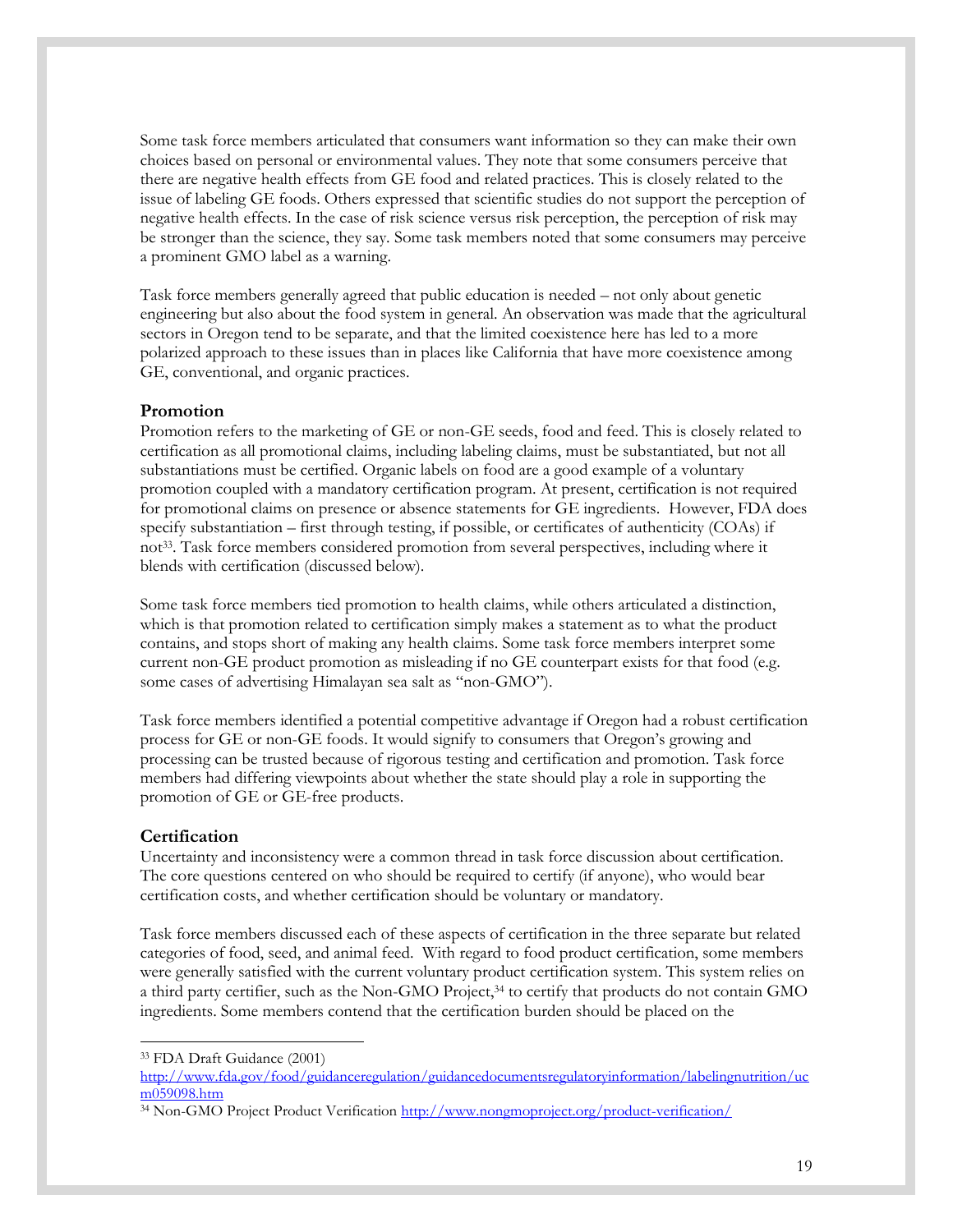manufacturers of products containing GE, while others said that the certification cost should be the responsibility of the party making the claim because the premium price would support certification costs. Regardless of who is required to certify, it was assumed that any cost of certification would be either absorbed by the company or passed on to growers and/or consumers. Some noted that food manufacturers currently pay for ingredient testing or negotiate a certificate of authenticity (COA) with suppliers, depending on market factors, regulatory requirements and/or legal liability. They suggest that Oregon's relatively small production volume and purchasing power is a factor that could put smaller Oregon food manufacturers at a disadvantage. Other task force members expressed concern that diverse certification requirements from other nations or states may put additional burdens on Oregon food manufacturers and growers. Some felt that even with a robust certification system, consumers might not fully understand what certification claims really mean.

In addition to the questions surrounding food product certification, there are questions surrounding certification for seed production. Some would prefer a voluntary grower certification program similar to organic certification. Others were concerned that such a system places the certification burden on non-GE growers when 'contamination' of their product is coming from GE growers. In this sense they would prefer that GE growers or manufacturers carry certification requirements and costs.

Most task force members agreed that it would be valuable to have a clear policy structure to provide certainty of process and protection to business to achieve their respective goals.

#### **Labeling**

The task force considered issues around labeling both GE and non-GE products in both mandatory and voluntary systems. The intended purpose of a labeling system is to provide consumers with more information about their food with regard to genetic engineering. Some say that enables consumers to make more informed choices. Others contend that consumers currently have choice in non-GE and organic products and that the specifics of many labeling measures under consideration contain flaws that undermine the intent of providing choice.

Current labeling proposals do not require or preclude indicating the purpose of the genetic engineering (e.g. if the crop was engineered for pest management or for improved nutrition). Some noted that consumers typically do not have access to information about genetic modification by traditional techniques, such as whether a head of cabbage is green or red. For some an overarching theme of labeling is that the specific provisions of labeling laws matter a great deal, especially with mandatory labeling. This is because many policies are theoretical or untested - they are either new (such as Vermont) or in process (such as current initiatives and bills in a number of US states). In their discussion of labeling, task force members raised an important question that remains unanswered: if mandatory GE labeling were to occur in Oregon, how would non GE-foods be verified as such?

Mechanically, labeling proposals and laws fall into one of two categories: voluntary labeling and mandatory labeling. Certification of non-GE can be offered by a state agency, by a private group based on state rules, or entirely privately. The Non-GMO Project is an example of a private voluntary labeling program. Some suggested that the state could assist industry by providing a voluntary certification system based on federal standards, similar to the organic certification program. Currently, all GE labeling in Oregon is voluntary market-driven labeling.

Economically, it may be manageable for food manufacturers to add or change labels to reflect a mandatory labeling law. According to some task force members, however, with both mandatory and voluntary labeling supply chain costs will increase as costs accumulate from certification, record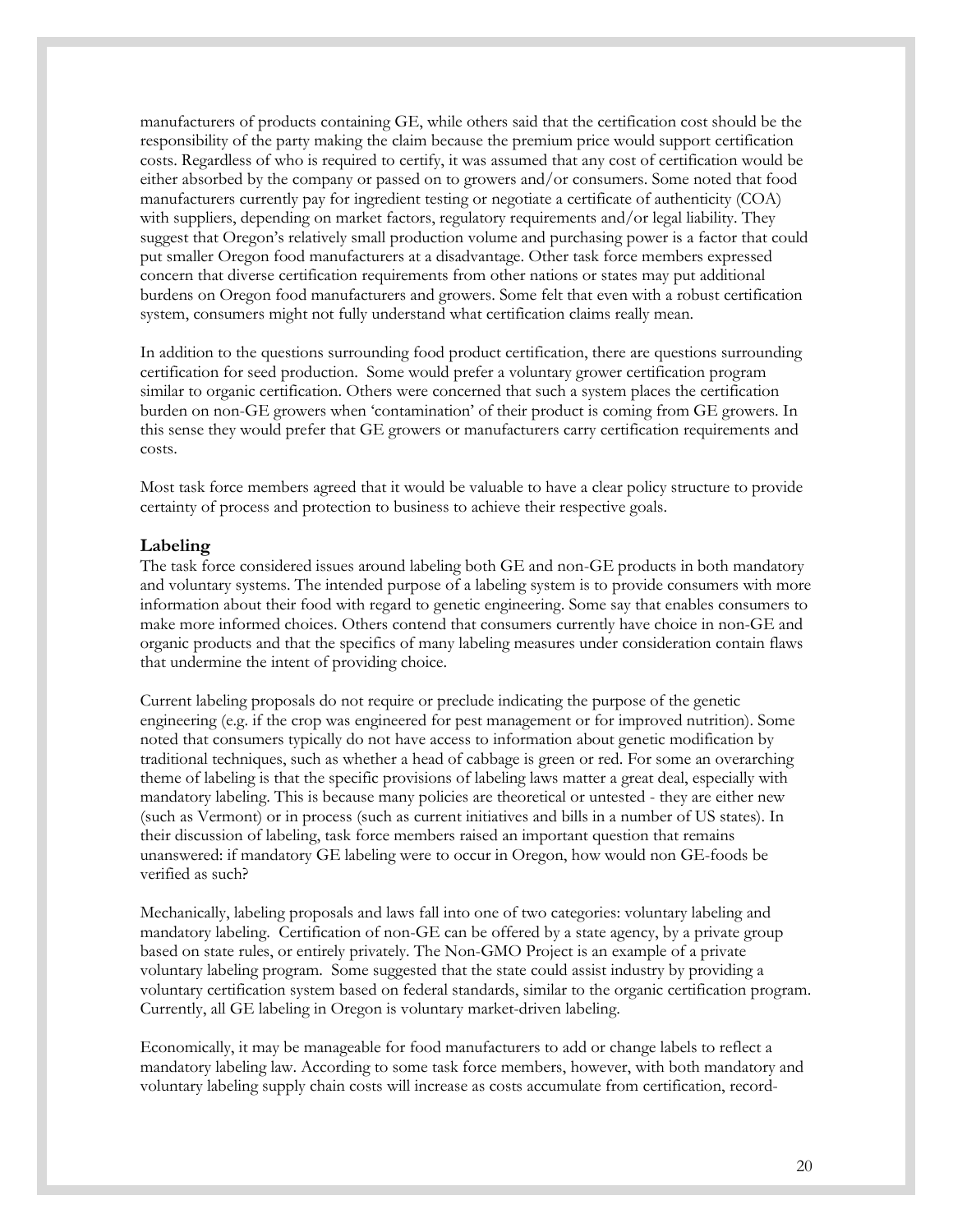keeping, segregation of supply streams, differences in distribution to states with varying label requirements, and liability, though estimates of increased costs vary widely.

A number of concerns around mandatory labeling revolve around consumer and public perception of labels, and the relationship of GE to human health. Some expressed a concern that a mandatory label administered by the government carries an implied or perceived safety issue where there is not one. They maintain that in a voluntary labeling system, it is clear that the labels are market-driven and not related to public health issues. Others view labels as good information for consumers to make their own informed choices, in much the same way that concentrated juice and country of origin labels appear on many products now - and that a mandatory label is not always associated with health or nutrition information.

Task force members examined some regulatory considerations and potential barriers to a mandatory labeling program for GE. Some articulated FDA's approach to GE and labels, which is that they look for substantial equivalence (i.e. the final product of GE must not be materially different from the corresponding non-GE product) and do not require labeling based solely on process but do require labels when modifications affect nutrition or safety. These task force members noted that in the case of GE, if there is substantial equivalence FDA does not require a label to indicate the process by which the food was made. Currently, FDA has deemed all GE foods in the marketplace to be substantially equivalent to non-GE foods, though some note that this may change as new GE crops that have been modified to improve food safety (e.g. Innate potatoes) enter the marketplace. Some pointed out that both voluntary and mandatory labeling is subject to federal requirements in the sense that the language must be truthful and not misleading. Some task force members articulated a legal concern, which is that mandatory labeling could be challenged under constitutional amendments including free speech. Some expressed a concern about potential mechanical difficulties of complying with multiple states' varying labeling requirements. Others noted that mandatory labeling could be easy to comply with if requirements are easy or straightforward.

Task force members articulated some economic downsides and upsides to labeling GE in both voluntary and mandatory scenarios. Under a voluntary system, the consumer chooses to pay for the increased cost of labeling by choosing products with an independent certification. In a mandatory system, costs are incurred by those that need to comply with labeling as well as the public sector for regulatory and enforcement costs. Some have ethical concerns about imposing labeling requirements (and potential associated costs) on low-income people, while others see an opportunity for mandatory labeling to provide information to low income consumers without the premiums associated with voluntary labels such as organic and Non-GMO Project. Others see an equity issue for small Oregon processors who have less leverage to source certified ingredients to comply with non-GMO labeling rules, if they choose to change their ingredients. Others state ethical motivations in their desire to require labels on GE foods.

Some say that mandatory labeling requirements, regardless of how easy they would be to comply with, could change market conditions and note Europe as an example of a marketplace where GE foods are rare. Some are concerned that those conditions will disadvantage some food producers and potentially put them out of business. Others see potential for some producers to gain an advantage and create new business opportunities. Some noted that price changes in response to labeling may not occur predictably across the board. In Oregon there may be a lack of clarity around how animal feed and human food would be monitored and certified in a mandatory labeling regime. Some noted that in the food manufacturing sector, food manufacturers have liability for claims they make on labels. They expressed a concern that liability increases with mandatory labeling, especially when citizen lawsuits are allowed or when laws do not require damages to be shown.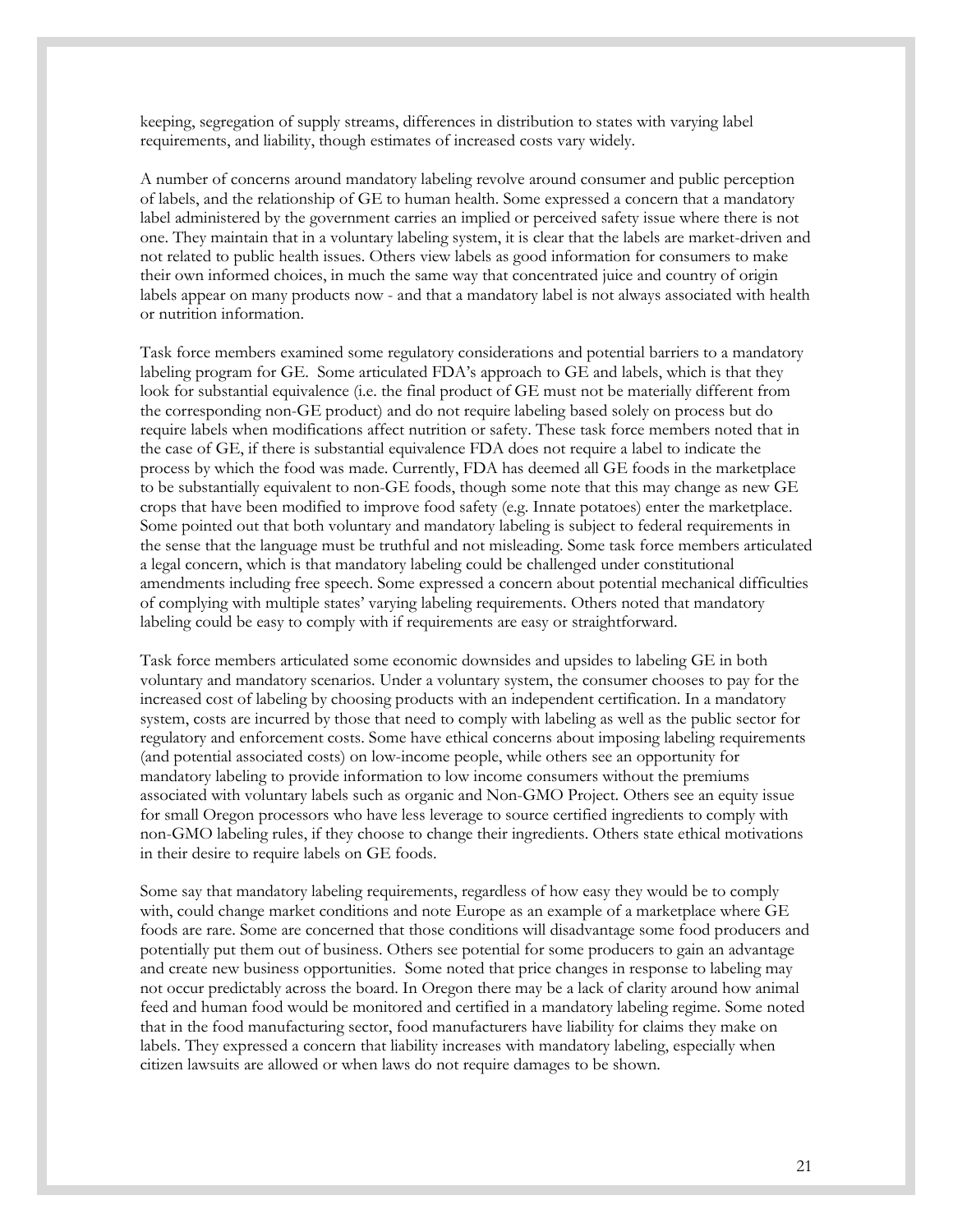Some see the current voluntary system as allowing for mutually beneficial coexistence. In this system the voluntary national organics program and independent verifiers such as The Non-GMO Project allow for a mechanism for those seeking non-GE market to participate in these markets. Others note that there are costs and infrastructure associated with testing to prove products are GE-free, whether it is the GE or the non-GE industry bearing the cost. Others noted that the National Organic Program standard requires best management practices (BMPs) to mitigate cross-contamination risk and does not require testing for inadvertent GE presence (not zero-tolerance); however, some producers and markets (including international markets) do not allow any detectable presence (zerotolerance).

### **Economic and Social Topics**

#### **Food Supply and Climate Adaptation**

Food supply refers to the amount of food that can be grown to meet the demands of a growing local and world population in the face of a changing climate. Food supply is impacted by factors such as crop yield, water availability, and resistance to catastrophe. Task force members described a number of perspectives related to food supply and climate adaptation. For some, GE developments could hold significant potential to increase food supply and security, particularly in the developing world but also in Oregon. Traits that could be enhanced through GE, such as drought resistance and increased nutritional value, are cited as traits that hold potential for food supply improvements. Some say, however, that the advances in worldwide food production in recent decades are a result of better agronomic practices and are not attributable to GE. Others are optimistic that many throughout the world have and will continue to benefit from advances in GE such as pest-resistance in small vegetable crops. Some task force members also described a potential food supply vulnerability associated with the consolidation of seed suppliers and a corresponding potential loss of seed diversity. They say that with less seed diversity there are fewer alternatives in the case of disease or pest outbreak. Others are less concerned about seed diversity and point to public seed banks to ensure continued diversity of available crops.

#### **Market and Tolerance**

Market factors are important to supporters and opponents of GE technology, as well as consumers, growers, and food manufacturers. As such, task force members vigorously discussed the topics of market impacts of GE and market tolerances for GE products. There were differing perspectives as to whether farmers stand to benefit economically from adopting GE technologies. For some, GE represents an opportunity to increase revenue through increased productivity and reduced input cost for supplies like pesticides. For example, with perennial crops like alfalfa the initial cost to the farmer may be higher but long-term benefits may be accrued to both the farmer and, eventually, the customer. Others note that GE crops can have higher upfront costs (e.g. purchase of seeds) and any increased revenues could be associated with farmers who are farming at a larger scale, which allows them to benefit from economies of scale. They suggest that economic benefits from large-scale GE farming are concentrated in the production of the largest GE crops of cotton, corn, and soybeans, which are not widely produced in Oregon. Others question this logic, noting that the up-front cost associated with GE production may be scalable and therefore proportionally the same for small and large farms. For some task force members there was a concern that a GE-dominated marketplace would lead to the loss of available non-GE seed varieties, which could make non-GE growers more vulnerable. Others noted that non-GE crops can command a price premium but may also be more expensive to grow. Some members also observed that there are differences between commodity crops and specialty crops and that specialty crops make up a higher percentage of Oregon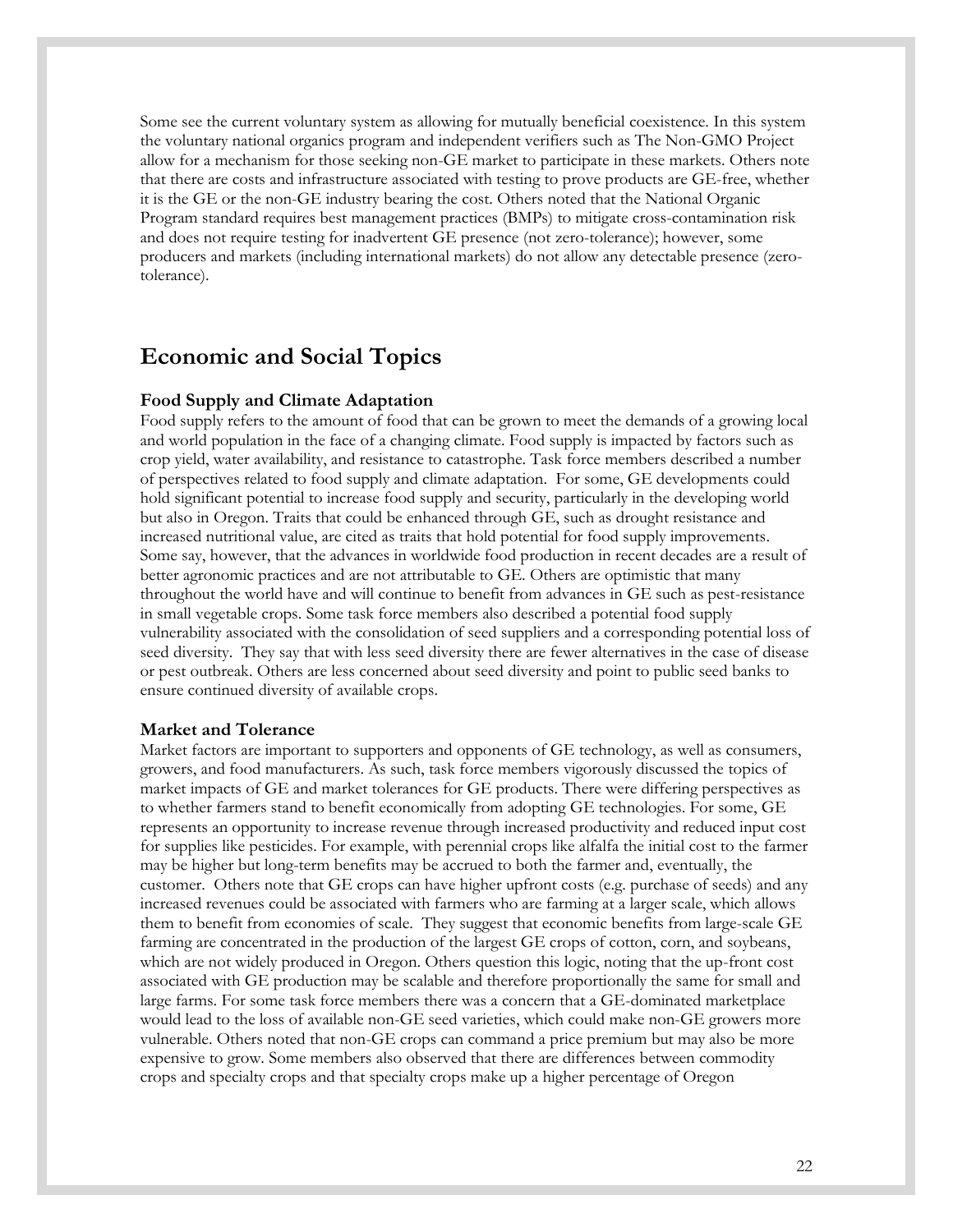production. On the whole, little research has been conducted on GE effects on economic and social farm sustainability in Oregon.

From the consumer and manufacturer perspective, there was a general understanding that many consumers lack information about GE. It was noted that consumers may benefit from reduced costs when GE helps to increase productivity and reduce production costs. In addition, some task force members noted that there could be significant potential markets for GE as more consumer directed traits (i.e. nutritional enhancement) become available. Some task force members described a growing number of both domestic and foreign markets that have limited or no tolerance for GE and challenges with the current market approach in meeting this demand. For example, they said, processors who want non-GE products are concerned about ensuring that their supply chain is GEfree and that there are costs (e.g. testing) associated with assurance. Some describe the lack of infrastructure and regulatory system to segregate GE and non-GE crops as particularly important topics in Oregon.

#### **Ethics and Values**

 $\overline{a}$ 

While the issue of genetic engineering has many technical and regulatory components, issues of ethics and values are in some ways the crux of every difficult policy dialogue. Of particular importance to the task force are the values of justice and equity. Justice is addressed largely in the 'Coexistence' section by topics including legal liability and compensation. Equity runs through many topic areas and touches on issues of fairness, property rights, and ethical obligations to a growing and changing world. Task force members articulated several perspectives and raised some questions on this crucial topic. Among the most frequently discussed ethical issues in the task force was the desire for growers to choose what to plant. On one hand there are concerns that prohibitions like the one passed in May 2014 in Jackson County<sup>35</sup> impose undue restrictions on personal freedoms. Such restrictions are said to place inequitable burdens on growers who plant GE crops. On the other hand, those producers that grow non-GE crops, particularly organic, express concern that their own freedom to plant what they want is limited by the existence of GE crops nearby. The risk of drifting pollen from GE fields to non-GE fields is a significant concern, particularly from non-GE exporters and organic producers whose market share might be at risk if cross-contamination occurs. Crosscontamination into GE fields is also a concern, with damage to sugar beets from nearby chard fields being the primary example. Such debates highlight some of the equity concerns that arise in the topics surrounding GE.

Some task force members raised ethical concerns about the influence of corporate seed producers on policy and the concentration of ownership or property by large companies. For some, the concentration of ownership and restriction of GE development to large companies means there is slower development of new crops by smaller companies and public researchers because of the control of intellectual property. Others noted that while patents have been a large barrier to entry by small seed companies and farmers, this is changing as patents elapse. They suggest market and regulatory obstacles have grown at the same time, which also increase costs and make it difficult for small operators to create or manage GE products. It is worth noting that this is an issue that extends beyond the GE topic. Others noted that to date, GE product development has been largely restricted to market-driven traits and wondered whether the kinds of attributes that might benefit developing countries have sufficient market "pull" to support their development. In this sense they suggest that the potential value of GE has been concentrated in large developed-world farms, particularly on corn, cotton, and soybeans.

<sup>35</sup> Jackson County Measure 15-119 [http://ballotpedia.org/Jackson\\_County\\_Genetically\\_Modified\\_Organism\\_Ban,\\_Measure\\_15-119\\_\(May\\_2014\)](http://ballotpedia.org/Jackson_County_Genetically_Modified_Organism_Ban,_Measure_15-119_(May_2014))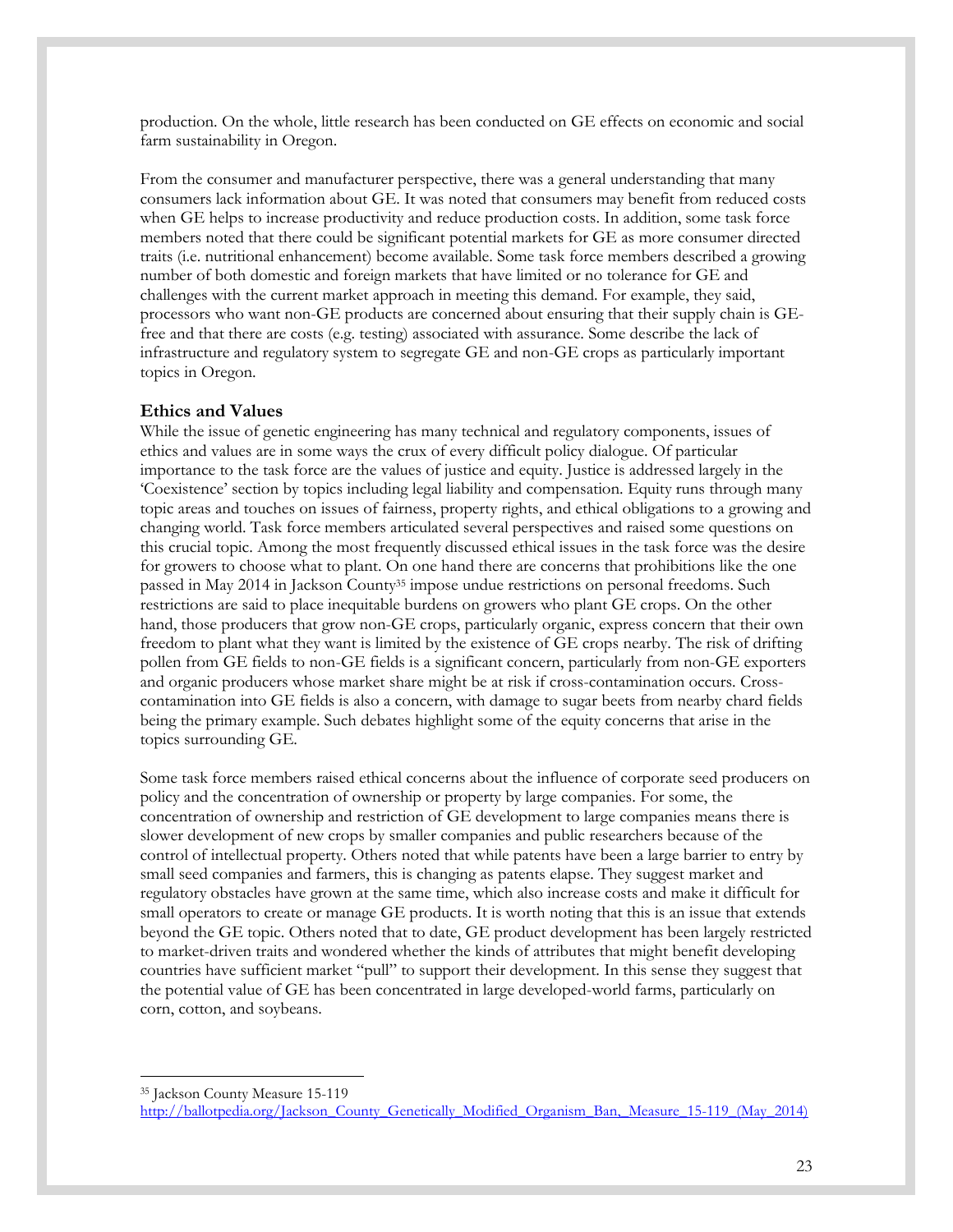Another concern that arose for some task force members was the concentration of funding, particularly public dollars, into GE breeding, which is presumed to reduce the available resources for conventional breeding. Alternatively, some task force members feel that not enough GE research funding goes to public institutions like universities because granting authorities (USDA) don't consider them viable enough to keep up with large corporate research programs.

#### **Licensing, Seed Ownership, and Intellectual property**

Most GE seeds are produced through patented genetic engineering processes and are sold with contracts that require that growers abide by licenses and detailed agreements that contain restrictions on the use of the seeds. The company (generally large agribusiness companies) retains ownership of the seed and is protected by intellectual property laws. Task force members discussed the implications of seed ownership and licensing, and of operating in a world where these technologies are primarily developed in a market-driven climate.

One of the primary concerns related to licensing, seed ownership, and intellectual property is the concentration of seed ownership by seed producers and associated limitations on other breeding and research efforts. Specifically, a concern arises that if seed producers do not have the potential to benefit from a product then there is little incentive to invest, which will inhibit research and further development on seed production techniques. Others noted that in a market-based economy, companies are driven by demand and are rewarded when their supply meets a demand. In other words, companies will keep producing things that people buy. Others wondered whether a marketbased economy sufficiently rewards the development of seeds or traits for countries that have less money, suggesting that the market may not balance needs across the globe. Some noted a contradiction in terms where GE foods can be found to be substantially equivalent to non-GE foods, yet the GE traits they contain are novel enough to be patented. Others note that substantial equivalence refers to a regulatory finding of food safety and is not synonymous with genetic equivalence.

Additionally, some noted that public sector research on GE crops is limited or difficult because researchers should obtain approval from seed owners in order to conduct research. As a result even traditional variety trials conducted by independent public institutions are becoming difficult to conduct. Others expressed concern that research and development funds could diminish if core GE crops are forced off the market.

#### **Trade and Tariffs**

Trade is essential to Oregon's agricultural and food processing sectors and, as such, the international and domestic aspects of GE were an important topic of conversation for the task force. Task force members focused their observations on consumer market aspects of trade as well as government and regulatory issues. Oregon has a recent history with international reactions to GE. (In the summer of 2013 GE wheat was unexpectedly found in an eastern Oregon wheat field. Two Asian markets, Japan and South Korea, put holds on future Oregon wheat purchases for several weeks as a result.) Task force members see a competitive market advantage for Oregon if the state is responsive to international trade concerns from a growing number of places with a low tolerance for GE such as Japan and the European Union. Others see a trade liability for Oregon as a result of local efforts to require labeling of GE products that are inconsistent with other standards and bans on production of GE agriculture. They note that markets have responded differently to GE crops, with countries placing varying degrees of restrictions on GE importation. Moreover, they note that in countries that accept GE but require labels there are varying tolerances on the amount of GE allowed and on timelines for approval. Inconsistency between national regulations and World Trade Organization (WTO) policies can lead to WTO involvement in trade issues, including lawsuits. The lack of trade harmonization at the international level creates significant trade challenges for many of Oregon's agricultural producers and processors.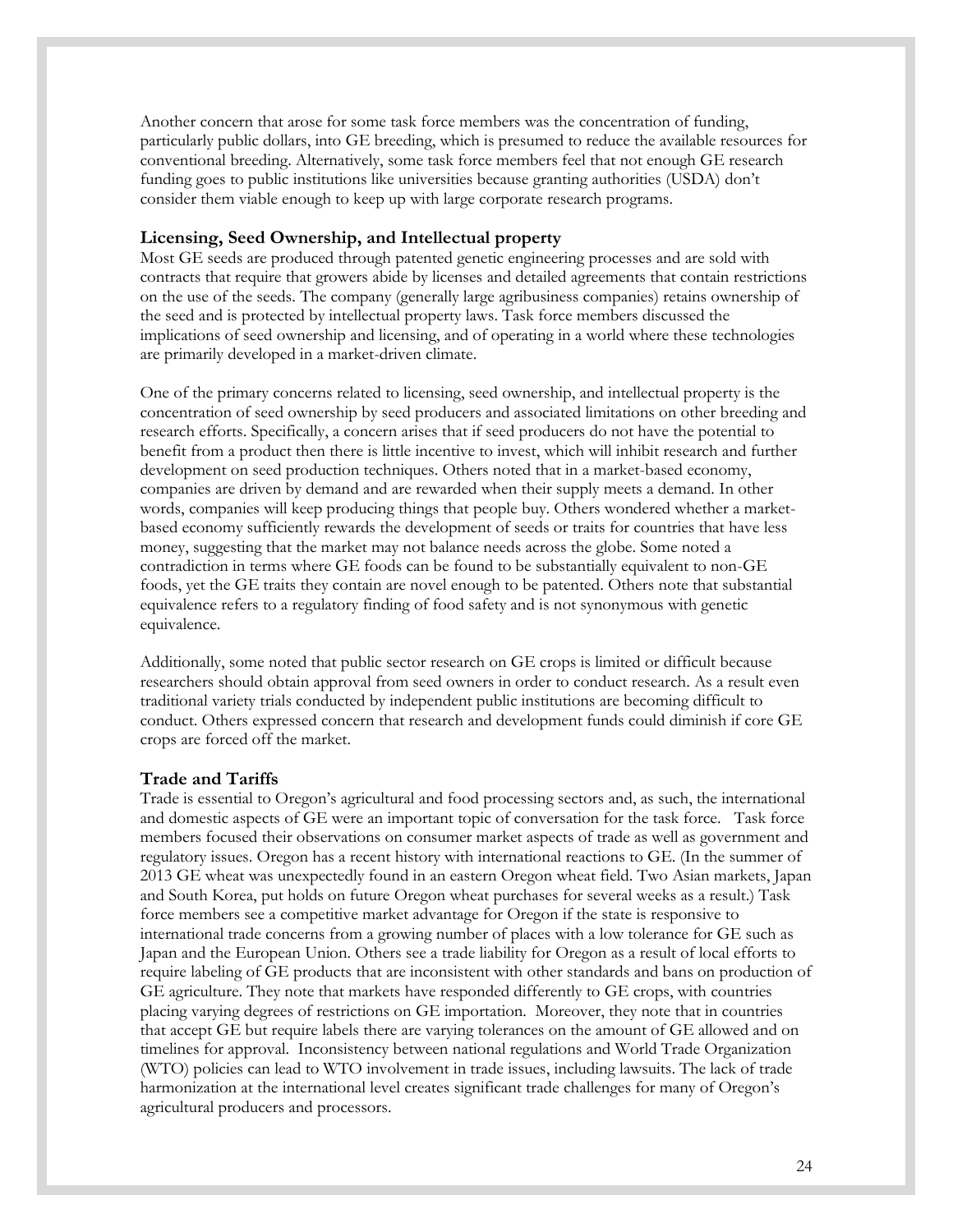A similar dynamic exists at the domestic level as producers and processors work to comply with diverse state regulations. Task force members described segregation of GE from non-GE streams throughout the supply chain as a practical challenge for both domestic and international trade that affects both GE and non-GE producers and processors alike. As processing and transaction costs associated with segregation, verification, and litigation increase, the overall cost of goods rises. Other task force members were concerned about interstate trade issues in which Oregon, given its relatively smaller market, may be more vulnerable than larger states where GE-related trade requirements could generate leverage to create significant, even national changes. Task force members were generally in agreement that trade and tariff issues necessitate careful coordination with trading partners.

#### **Occupational Safety**

Occupational safety refers to the safety of farm workers. Occupational hazards include exposure to chemicals and accidents involving farm equipment. Some task force members articulated concerns about increased worker exposure to herbicides corresponding with increases in herbicide-tolerant crops. On the other hand, there may be decreased exposure to insecticides because pest-tolerant crops require less insecticide to control those pests (i.e. Bt corn). The net impact on occupational safety is unclear. For some, the relative toxicity of pesticides for the next generation of GE, such 2,4- D and dicamba, was a concern. Others noted that improvements in application technology and farm awareness have contributed to reductions in pesticide exposure, and cite glyphosate's relatively low toxicity and common use in GE operations as a potential positive development for occupational safety.

Task force members also identified a number of topics that may have potential impacts on occupational safety but are largely unstudied to date, including the implications for spray timing and harvest and associated impacts on worker safety. Some task force members also hypothesized that the no-till operations associated with GE may reduce farm worker exposure to injury from heavy equipment. Others noted that large-scale agricultural operations, often associated with GE, may reduce back injuries from manual weeding.

### **Environmental Topics**

#### **Biodiversity**

Biodiversity is the amount of biological variation in a system. In the context of agriculture, genetic and species biodiversity can be an important measure of ecosystem health; a healthy ecosystem provides ecosystem services to people that include benefits such as water filtration and pollination. Biodiversity is relevant to the conversation on GE agriculture because of implications of GE practices to biodiversity on farms (pesticides, weeds, and wildlife) and on diverse seed availability for farmers.

Task force members expressed both concerns and benefits regarding potential impacts of GE agriculture on biodiversity. Some task force members were concerned that GE agriculture might pose negative impacts on non-target species (e.g. increased pesticide runoff from a GE crop field leading to a loss of aquatic diversity). Native plant and weed diversity was of particular concern to a number of task force members. The issue here, they say, is that the effective elimination of weeds from GE fields may cause a loss of weed diversity. One example cited by task force members is the loss of milkweed in the Midwest, which some associate with the reduction of monarch butterfly populations. Additionally, some task force members described a concern that rapid adoption of GE seeds may result in a decline in the diversity of the available seed base for growers in the future. Others were less concerned about (or unconvinced of) impacts to biodiversity from the use of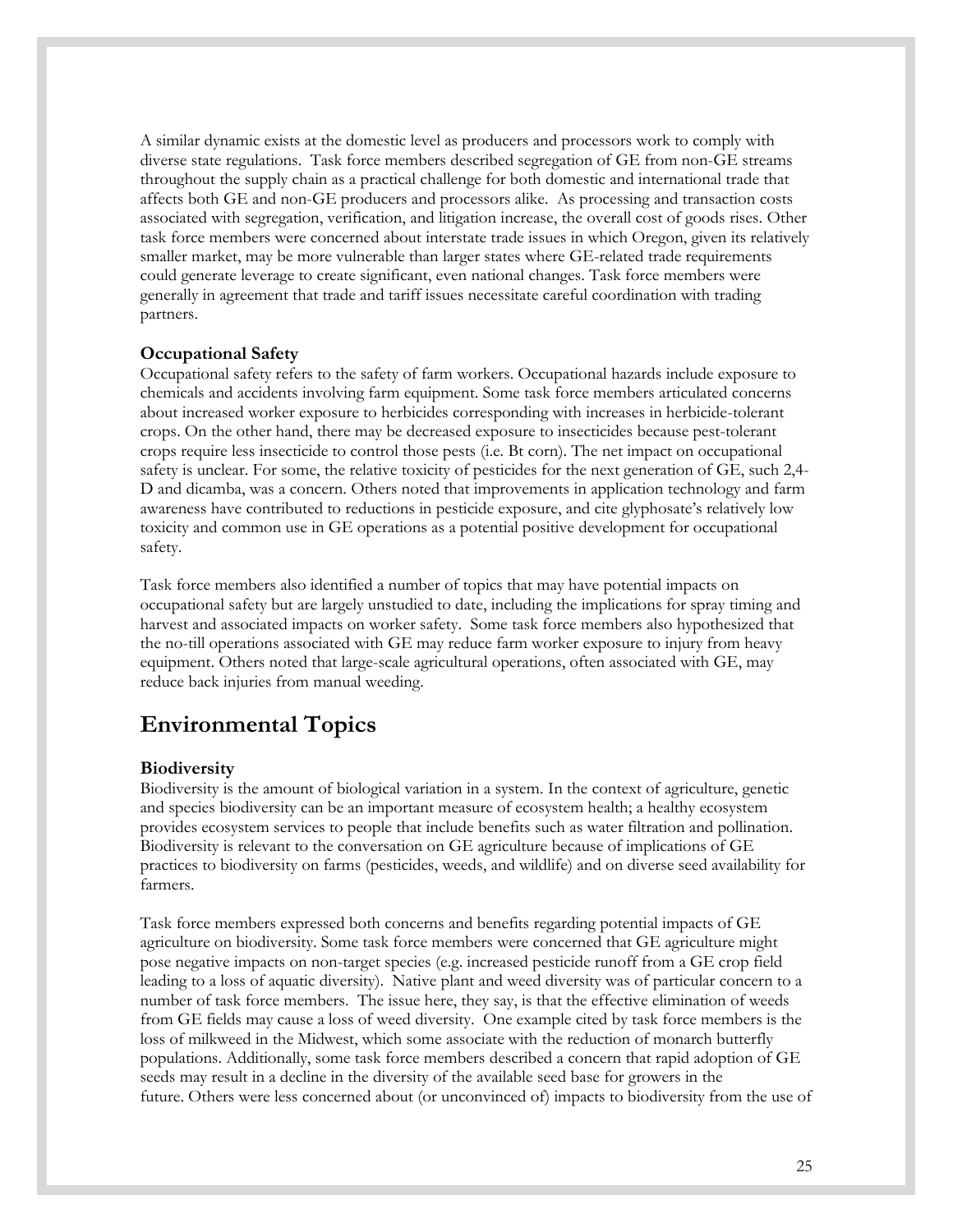GE crops. Some noted that there might be an overall reduction in the use of broad-spectrum pesticides when GE crops are used because farmers can use targeted applications of less toxic herbicides (e.g. glyphosate tolerant crops) or apply no insecticides (e.g. plant incorporated BT crops). Some task force members noted that some GE developments increase a crop's direct defenses to pests, which, they suggest, reduces the need for pesticides that may negatively impact biodiversity.

#### **Chemical Load**

Chemical load is a term used to describe the amount of chemical, total or individual, in an environment. Chemical load may refer to chemicals in plants, soil, water, air, or animals (including humans). It includes chemicals such as pesticides that are used to protect plants from weeds, diseases, and pests. GE technology has the potential to change the chemical load in a dynamic way as it impacts the volume and method of chemical delivery. Additionally it has relevance to pesticide resistance and its associated impacts.

Task force members discussed a number of topics related to chemical load in plants. Some task force members saw the use of GE crops as a means to reduce pesticide use and reduce the overall chemical load associated with agriculture: by embedding traits in GE crops that do the work of insecticides there is an overall reduction in the use of applied insecticides. A number of task force members offered an alternative view, expressing concern that the use of GE crops can lead to insecticide resistance in pests, which in turn can lead to the increased use of insecticides if new types of resistant varieties are not available. In a related vein, there is concern that some herbicide-resistant crops, particularly those resistant to Roundup and 2,4-D, facilitate the development of herbicideresistant weeds, causing the use of other herbicides, which may be more toxic. Some task force members felt that these concerns could be ameliorated through various management methods such as herbicide rotation. Depending on one's views on the above, GE crops can be viewed as having positive or negative impacts on water quality, biodiversity, soil, and health.

#### **Crop Yield Stability and Land Utilization**

Crop yield stability is reliability of the amount of a crop produced in a given area or in a given period of time. Some task force members articulated a potential opportunity for GE crops to improve crop yield and land utilization. For example, drought tolerant crops may allow growers to use land that would otherwise be unavailable, though GE is only one method for developing drought tolerant crops. Moreover, these traits may afford farmers some measure of environmental risk mitigation from impacts like drought or pest infestation. Yield can also be improved through the use of GE crops, if loss from pests is reduced or if crops can be rotated more quickly. Other task force members questioned the net effect of GE in improving crop yields, suggesting that the increase in crop yield in recent history may be due to improved management practices and plant genetics and not the use of GE. Those that hold this view are concerned that benefits from GE crops may be temporary, and point to alternative management practices to mitigate environmental risks which do not present the potential risks of GE.

#### **Gene Flow**

Gene flow occurs when genetic material from one organism finds its way into another, through horizontal gene transfer or sexual reproduction (pollination). The major environmental concern with gene flow into the environment is that GE plants can spread. In addition, they can also cross with wild and feral species potentially transferring undesirable or uncontrollable traits into the environment. Some task force members noted that attempts to control those traits may result in increased use of pesticides.

The environmental gene flow issue is closely related to cross-contamination of GE genetic material into non-GE crops. See 'Coexistence.'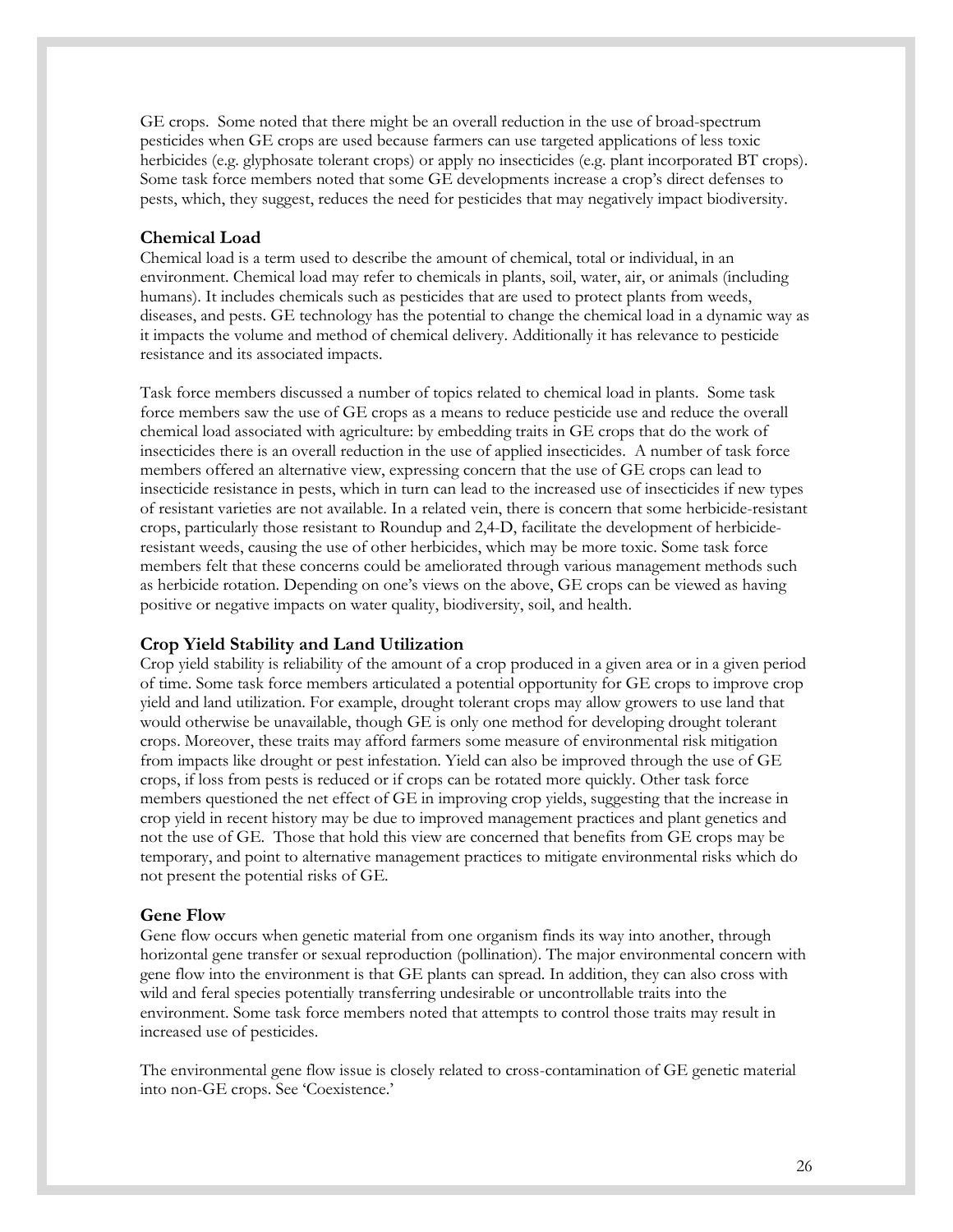#### **Pest Management**

Food growers engage in a constant struggle to manage pests. Pests include weeds, insects, rodents, pathogens, and other creatures that threaten crop health or yield. Common pest management techniques include the application of pesticides (such as insecticides or herbicides) to crop fields. The majority of GE crops in commercial use have been engineered to resist pests or specific herbicides in some way. For example, Roundup Ready varieties are resistant to the herbicide Roundup, and Bt crops contain a biological pesticide to help them resist specific insect pests.

Task force members articulated a range of concerns and benefits related to the potential impacts of GE agriculture on pest management. A major topic area was the use of glyphosate (Roundup) and glyphosate-resistant (Roundup Ready) GE crops. Some task force members articulated a concern that resistance to glyphosate develops in weeds in GE (and non-GE) cropping systems, but is accelerated by increased use of GE crops. Others posited that accelerated glyphosate resistance is a result of improper management of pesticides, and not an issue with the use of GE crops per se. Concern about the lack of a consistent program to teach proper pesticide management was shared broadly by task force members. Others noted a need to incentivize adoption of pest management strategies. Some task force members noted that GE crops may benefit non-GE crops by reducing the overall pest population and cite maize in the Midwestern US as an example of this.

A cluster of concerns and benefits centered on pesticide runoff and impacts to health. Some described a general concern about potential impacts on human health of consuming GE crops or animals that have consumed GE crops; there was also a concern about the potential impacts on wildlife that consume GE crops. Some task force members expressed a related concern that toxicological studies conducted to determine impacts of GE agriculture on wildlife and humans have not been conducted over a long enough duration to fully understand potential impacts. Others posit that GE crops have been on the market on a major scale for nearly twenty years and that studies show no evidence to demonstrate negative impacts to wildlife or human health. A related health concern expressed by some task force members is that water quality is impacted negatively if increased pesticide runoff (due to increased application on herbicide resistant crops) makes its way into streams. Some countered that pesticide (i.e. insecticide) runoff decreases where Bt (*Bacillus thuringiensis*) crops are used, since these crops impart insect resistance directly to a plant's genome. Still others worry that the effects of Bt crops and other GE technologies are fleeting and point to Btresistant insects and shifting pesticide application patterns as an example of this.

#### **Soil Impacts**

Soil is impacted by farming practices, including pesticide application and mechanical practices such as tilling. Task force members considered the potential impacts of GE technology on these classic practices. Of particular concern were unintended impacts on soil from GE; for example, reduction of microbial communities in the soil and the killing of roots in non-target species due to the use of glyphosate. Another concern was possible impacts of Bt plants on soil due to the potentially higher amounts of Bt than when it is applied externally. Some noted that GE might cause a reduction of soil loss due to the increased use of no-till or low-till practices. Others suggested that this potential benefit maybe be more common in states where large scale GE crops are grown.

#### **Water Quality**

Water quality and water quantity are important measures of environmental and economic health. Water quality refers to how clean the water is - how well it supports beneficial uses such as fishing, swimming, and drinking. Water quantity refers to how much water there is for in-stream health, and how much water is available for irrigation. Task force members articulated several important tradeoffs with regard to water topics. Some suggested that studies show an overall reduction in the use of insecticides with the introduction of insect-resistant GE crops, particularly in areas that have grown large acreages of crops like Bt corn and cotton; others point to both increases and decreases in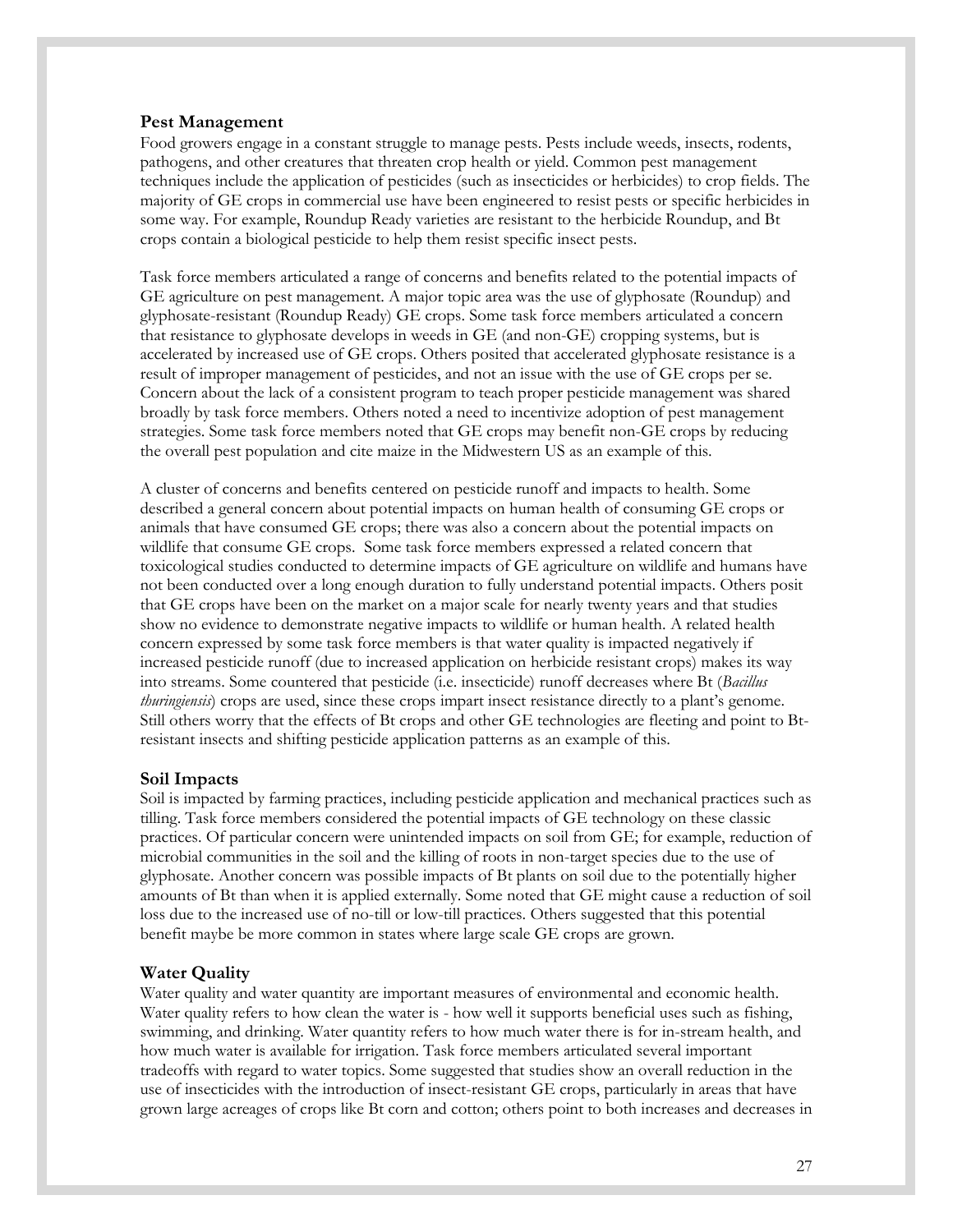herbicide use. As weeds have developed resistance to some herbicides (e.g. glyphosate) there has been a corresponding need to augment herbicide application or use other herbicides. As a result of the increase in herbicide use, some of the water quality benefits realized in the early years of GE may diminish over time.

For some there is concern that in both conventional and GE agriculture new pesticides have a higher measure of toxicity and volatilization. It was noted that the state of Oregon has a number of voluntary programs and regulations to address water quality issues, and that Oregon currently has no water quality exceedances for glyphosate, the most common GE-related herbicide. It was also noted that GE holds potential to provide efficiencies in water use. For example, more efficient weed management may mean that less water is lost to weeds and more water is available to the crop and potentially other resources. Others described potential future water quantity benefits from drought tolerant GE crops, but these benefits are difficult to quantify. Regarding the practice of tilling (cultivating the soil), there may be less soil loss from erosion and impacts to water quality from GE crops (such as sediment transfer) because they allow weeds to be managed with herbicides rather than cultivation of the soil. In addition, some suggested that higher organic matter in soils associated with no-till systems may provide better water retention and thus lower drought stress for crops. Others note that many conventional farmers also use no-till cropping systems to reduce soil loss due to erosion from their fields and that the practice may not be widely adopted in Oregon.

# **Existing and Potential Legal and Policy Topics**

#### **Oregon Authorities and Statutes**

Task force members identified several legal and policy concerns at the state level. Concerns range from values to practical implementation. Generally, task force members recognize that the grower base in Oregon is very diverse and appreciates the concept of their neighbors' right to farm, while simultaneously wanting to protect both existing and emerging markets.

Most concerns at the state level pertain to how a regulatory program for coexistence could be designed and implemented in a way that would be fair and promote good communication among farmers. Some expressed a concern that adopting rules of compliance within state government may secure strong support from one grower group while inviting opposition from another grower group. For example, if the legislature granted ODA the authority to create production zones to separate competing seed crop types (i.e. separating chard from GE sugar beet seed production) the system would be favored by those with new protections, but would result in a loss from any grower who was not in the "right" zone.

On a practical note, some noted the challenge of designing and administering a successful program. ODA noted that they would likely need to secure additional resources if their regulatory role over GE was expanded, meaning they do not currently have the resources to implement and enforce any new regulations on GE. ODA also noted that prior efforts to use their control area authority to regulate canola in the Willamette Valley were met with intense legal and political interest.

Some task force members support a state level regulatory approach and feel it is the most appropriate avenue of intervention, in the absence of federal direction. Others favor a totally voluntary approach. Some noted that currently, ODA does not have statutory authority to make stewardship protocols that are market-based, as opposed to pest- and disease-based protocols. ODA has authority over food labeling in general and has adopted FDA statutes on labeling. The agency currently prioritizes enforcement of labeling according to food safety risk.

#### **Federal Authorities and Statutes**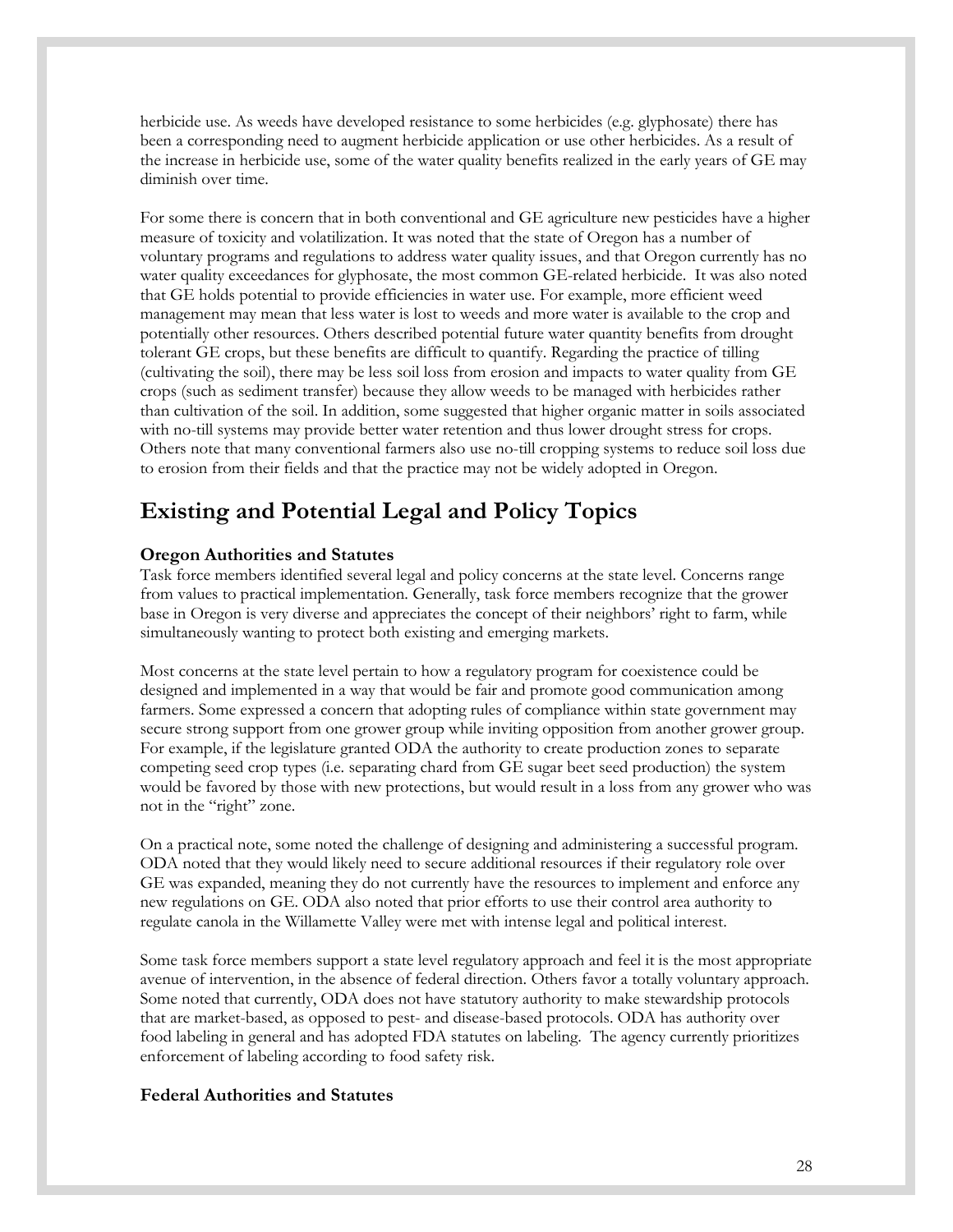The task force was given an opportunity to speak with representatives of the three federal agencies that regulate GE agriculture: USDA-APHIS, EPA, and FDA. In their subsequent discussions, some task force members noted some concerns and gaps within the federal authorities. Some felt that the federal coordinated framework was not sufficiently coordinated, and left some key areas unattended. They felt the federal framework did not capture all of the key issues and concerns for Oregon. Others felt that the regulatory framework was as strong as it needed to be, particularly in the arena of FDA and food labeling. Concerns about coordination led to general questions about where authority lies, and whether some areas are even covered by a particular federal authority. For example, the burden of responsibility to address economic challenges with coexistence after deregulation of GE crops by USDA-APHIS is unclear and cumulative environmental impacts do not fall squarely in the authority of any federal agency. Additionally, members expressed concerns about crops that are not regulated because they fall outside of technical mechanisms described in current regulations, such as grasses developed through gene gun technology. Some pointed out that USDA has prepared Environmental Impact Statements (EIS's) in accordance with the National Environmental Policy Act (NEPA) on some recent GE products and they require consideration of broad ecological and economic impacts from deregulation decisions. Others noted that federal agencies are not required to conduct full EIS's for all new crops, and suggest that NEPA is primarily focused on disclosing impacts, not requiring their mitigation or the prevention of impacts.

#### **Potential Conflicts between State and Federal Authorities**

As the task force considered gaps and uncertainties at the state and federal level, they also identified potential conflicts between state and federal authorities. Many felt that the pace of federal regulatory and legal changes does not move quickly enough to keep up with state policy development and new science. Others were concerned that if Oregon moves too quickly on these issues, it will get too far out in front of federal regulation and invite potential conflict. Others saw the state as more likely to consider state specific impacts and solutions than the federal agencies. The conversation raised the question of who leads on GE policy at the nexus of federal and state authority and action. Where can the state act to address issues, concerns and gaps, and where is it preempted by federal law? The task force did not find resolution on these issues; rather they raised them as potential conflicts to be considered by policymakers.

#### **Legal Topics**

 $\overline{a}$ 

A number of legal issues arose in the task force's consideration of federal and state policy issues, most of which fall into the category of potential issues. Some noted that the legal environment on GE issues is a fragmented system of regulations and case law and is constantly evolving. For example, the recent POM Wonderful v. Coca Cola Supreme Court decision<sup>36</sup> opened the door for competitors to sue each other, even if they are in compliance with FDA regulations on labeling. The recent Vermont food labeling law is also being litigated and may have future impacts on these issues. Additionally, recent developments on country of origin labeling (COOL) further demonstrate the dynamic nature of the legal landscape37,38 .

The task force recognized that it does not have the expertise or information to address potential legal issues related to regulation around GE, including interstate commerce, antitrust law, and questions of constitutionality, though each of those issues was raised as a potential consideration for policymakers.

<sup>36</sup> POM Wonderful LLC v. The Coca Cola Company (2014) [http://www.supremecourt.gov/opinions/13pdf/12-761\\_6k47.pdf](http://www.supremecourt.gov/opinions/13pdf/12-761_6k47.pdf)

<sup>37</sup> American Meat Institute v. USDA (2014)

[http://www.cadc.uscourts.gov/internet/opinions.nsf/A064A3175BC6DEEE85257D24004FA93B/\\$file/13-](http://www.cadc.uscourts.gov/internet/opinions.nsf/A064A3175BC6DEEE85257D24004FA93B/$file/13-5281-1504951.pdf) [5281-1504951.pdf](http://www.cadc.uscourts.gov/internet/opinions.nsf/A064A3175BC6DEEE85257D24004FA93B/$file/13-5281-1504951.pdf)

<sup>&</sup>lt;sup>38</sup> WTO ruling on COOL (2014) [http://www.wto.org/english/tratop\\_e/dispu\\_e/cases\\_e/ds384\\_e.htm](http://www.wto.org/english/tratop_e/dispu_e/cases_e/ds384_e.htm)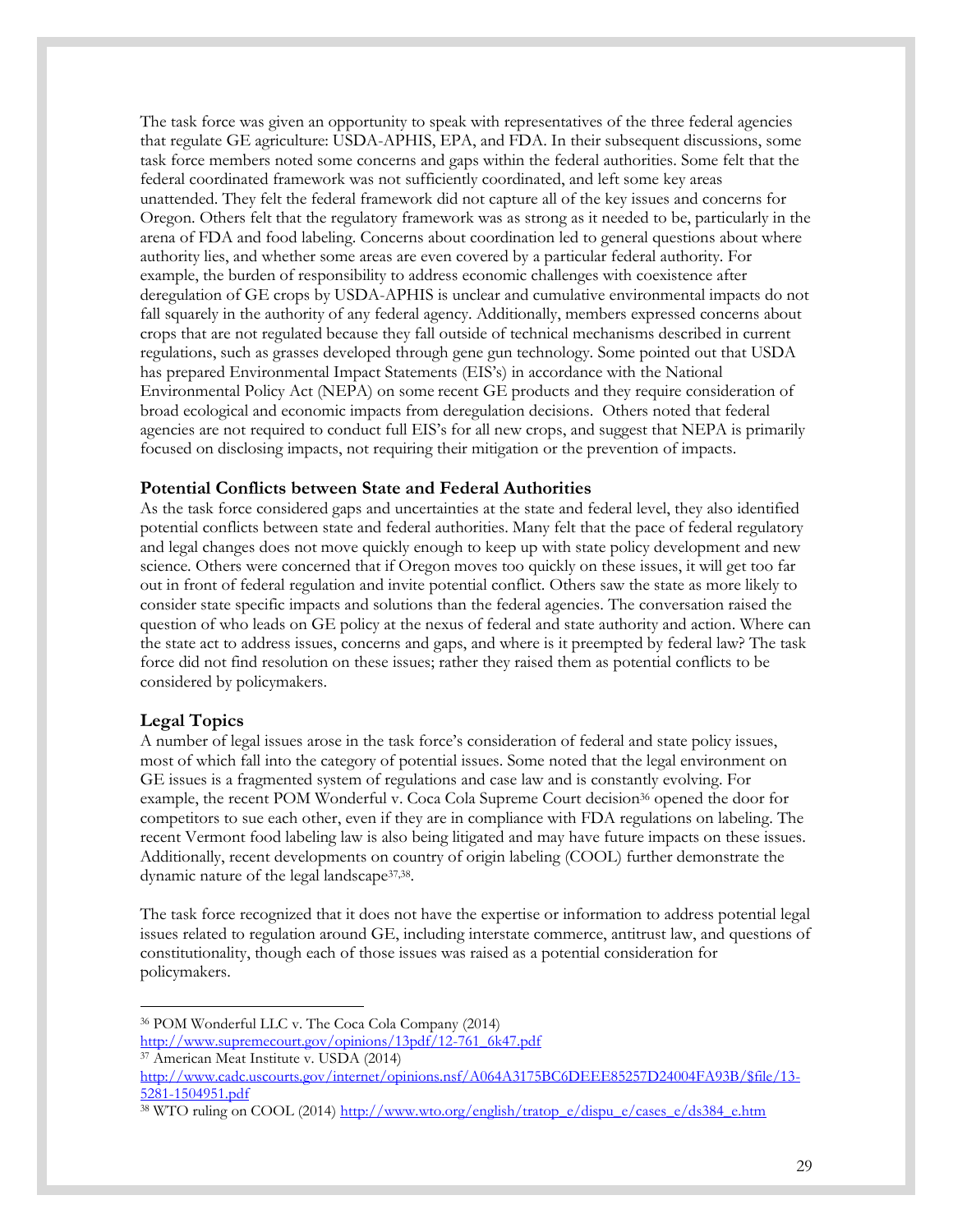#### **Additional Policy Topics**

Apart from state, federal, and legal issues, a few other policy topics were of note to task force members. Some task force members wished for acknowledgment of off-farm impacts to other stakeholders in the food system (e.g. putative butterfly-milkweed impacts of Roundup; cities) and were concerned about their role in decision-making about GE issues. Similarly, some consider it a gap that social and equity issues are not addressed sufficiently through the current regulatory system. This raised a broader question about the role and responsibility of government, and where its role is compared with other actors such as the marketplace. Task force members expressed varied opinions on the topic, with some seeing a clear role for government and others seeing a stronger role for the marketplace. Many noted that free enterprise is both an opportunity and a constraint in this situation. Task force members also raised questions about the influence of politics on GE related topics.

### **Appendices**

### **Appendix A. Background and Status of GE Crops in Oregon**

#### **Background and Context**

It is helpful for readers to know the context in which the task force did its work, as this is not the first time that Oregon has grappled with GE issues. In 2002, an initiative (Oregon Ballot Measure 2739) would have required labeling of GMO food sold in Oregon. The measure failed 70.5% to 29.5%. In the early 2000's, through administrative rule, Oregon established a GE bentgrass control area to prohibit its cultivation in the Willamette Valley and restrict bentgrass growing in central Oregon. In 2013, the Oregon Department of Agriculture adopted a rule allowing canola production (including GE canola) in a previously restricted control area in the Willamette Valley. ODA was sued, and eventually legislation (HB 2427 $40$ ) overturned the rule. In 2014, Oregon's Jackson $41$  and Josephine<sup>42</sup> counties passed initiatives to ban the growing of GE crops in their counties. Currently, there is a statewide GMO labeling initiative (Oregon Ballot Measure 9243) that will go to the ballot in November 2014.

In one of its first meetings, the taskforce received a briefing from ODA on the current status of GE crops in Oregon, a summary of which is provided here.

#### **Overview of Status of GEs in Oregon**

Nationally, both GE and organic crop practices have increased significantly over the past decade. Many of the statistics on GE crop use in the United States are not available for Oregon. For example, among the most common GE crops (corn, cotton, and soybeans) 90% of cultivation is GE but these crops are not widely grown (and in some cases, not grown at all) in Oregon and no statistics are available for GE crop use in this state. GE alternatives are not currently available for most agricultural commodities produced in Oregon. The primary GE crops grown in Oregon are sugar beets, alfalfa, canola, and corn.

<sup>43</sup> Oregon Measure 92 (2014).

<sup>&</sup>lt;sup>39</sup> Oregon Measure 27 (2002) [http://ballotpedia.org/Oregon\\_Labeling\\_of\\_Genetically-](http://ballotpedia.org/Oregon_Labeling_of_Genetically-Engineered_Foods,_Measure_27_(2002))[Engineered\\_Foods,\\_Measure\\_27\\_\(2002\)](http://ballotpedia.org/Oregon_Labeling_of_Genetically-Engineered_Foods,_Measure_27_(2002))

<sup>40</sup> Oregon HB 3427<https://olis.leg.state.or.us/liz/2013R1/Measures/Text/HB2427/Enrolled> <sup>41</sup> Jackson County Measure 15-119 (2014).

[http://ballotpedia.org/Jackson\\_County\\_Genetically\\_Modified\\_Organism\\_Ban,\\_Measure\\_15-119\\_\(May\\_2014\)](http://ballotpedia.org/Jackson_County_Genetically_Modified_Organism_Ban,_Measure_15-119_(May_2014)) 42 Josephine County Measure 17-58 (2014).<http://www.co.josephine.or.us/files/17-58ballottitlewebsite.pdf>

[http://ballotpedia.org/Oregon\\_Mandatory\\_Labeling\\_of\\_GMOs\\_Initiative,\\_Measure\\_92\\_\(2014\)](http://ballotpedia.org/Oregon_Mandatory_Labeling_of_GMOs_Initiative,_Measure_92_(2014))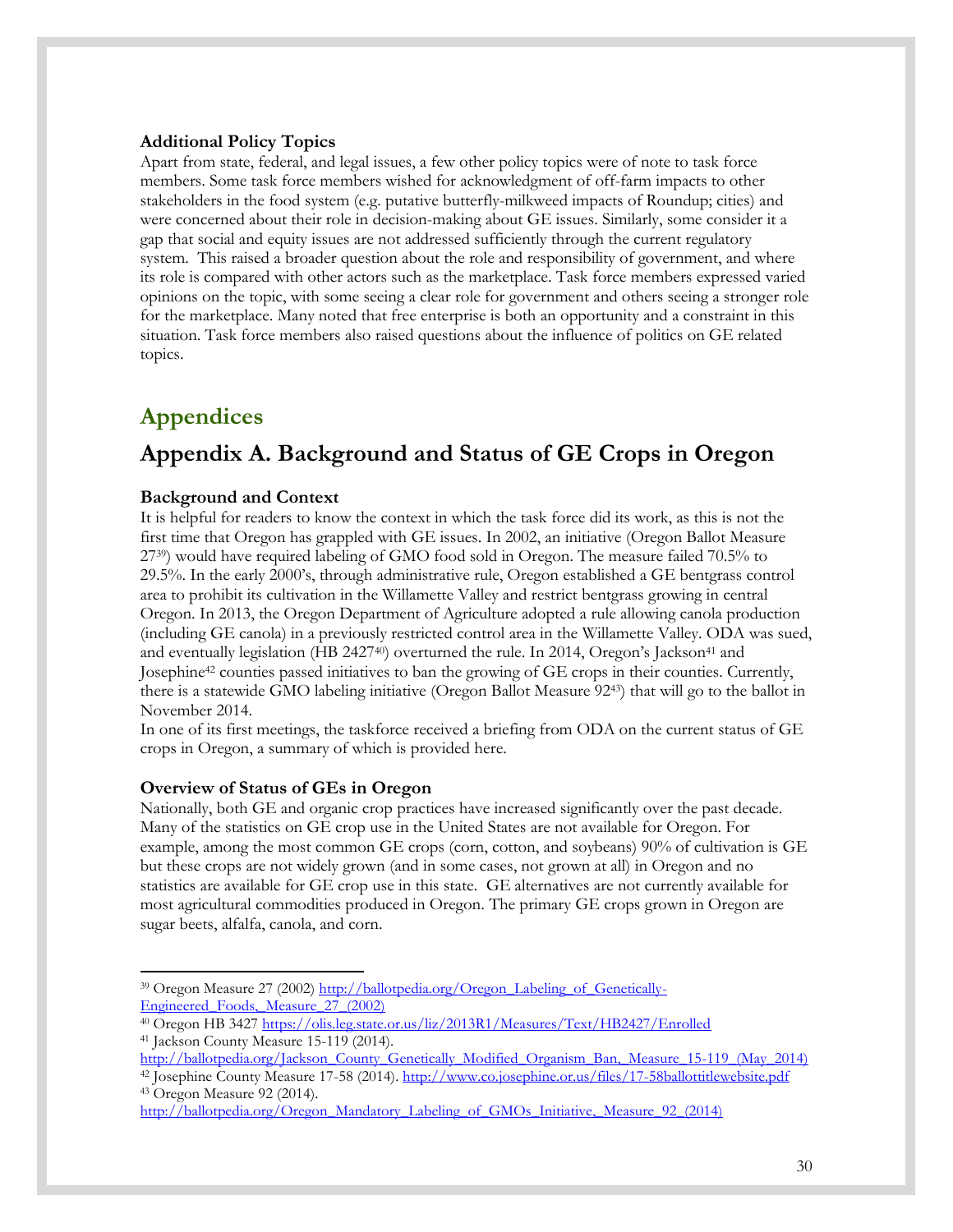#### **Notifications on Regulated Events**

The Oregon Department of Agriculture (ODA) receives notifications from the United State Department of Agriculture - Animal and Plant Health Inspection Service (APHIS) regarding proposed regulated GE crop trials in Oregon. Notifications are limited due to APHIS regulations to protect confidential business information. The notifications ODA receives include information such as the crop, the county, and the phenotype (herbicide-tolerant, insect-resistant, etc.). The notifications do not include the specific location of the crop trials. ODA reviews the notification relative to state law, specifically the potential for importation of pests and diseases depending on the origin of the experimental materials, and provides comments to APHIS.

### **Appendix B. Current Regulatory Landscape**

#### **State Authority: Oregon Department of Agriculture (ODA)**

The Oregon Department of Agriculture (ODA) is Oregon's primary state agency overseeing GE issues. ODA has some authority to regulate GE use, outlined below.

#### *Existing ODA Authorities*

According to ODA, existing state authority over regulation of GE crops is limited. ODA has two categories of authority, primarily applying to regulated GE crops: control area authority and biopharmaceutical authority. ODA also administers some programs to support conventional, GE, and organic agriculture, including promotion, certification, and testing.

ODA interprets its current regulatory authorities as limited to GE crops that have not yet been deregulated by the USDA Animal Plant Health Inspection Service (APHIS). Once the federal government has deregulated a crop, the department no longer has the statutory authority to regulate that crop solely based on its GE characteristics. When APHIS deregulates a GE crop they specifically indicate that the crop is not a pest or disease—therefore ODA does not believe it has the ability to regulate that federally deregulated crop under its control area statutes.

#### Control Area Authority

ODA's control area authority<sup>44</sup> allows them to create control areas to combat plant menace issues. ODA has established one control area order for a federally regulated GE crop bentgrass field trials in Jefferson County45—and has a number of other control areas for pests and diseases such as apple maggot and potato disease.

#### Biopharmaceutical Authority

ODA has joint authority with the Department of Human Services to review biopharmaceutical applications proposed to USDA APHIS, to conduct site inspections and monitoring, and to take enforcement action. ODA has adopted administrative rules for biopharmaceutical crops, though there have been no biopharmaceutical applications in Oregon to date.

#### Labeling Authority

ODA adopted the federal Food Code as the basis of its food safety program, and looks to FDA to take the lead. If FDA notifies them that there is a problem with the label of an Oregon product, ODA will assist with the recall effort and enforcement action. They do not

<sup>44</sup> Oregon Revised Statute 570.405<http://www.oregonlaws.org/ors/570.405>

<sup>45</sup> Oregon Control Areas and Quarantines

<http://www.oregon.gov/ODA/programs/NurseryChristmasTree/Pages/Quarantines.aspx>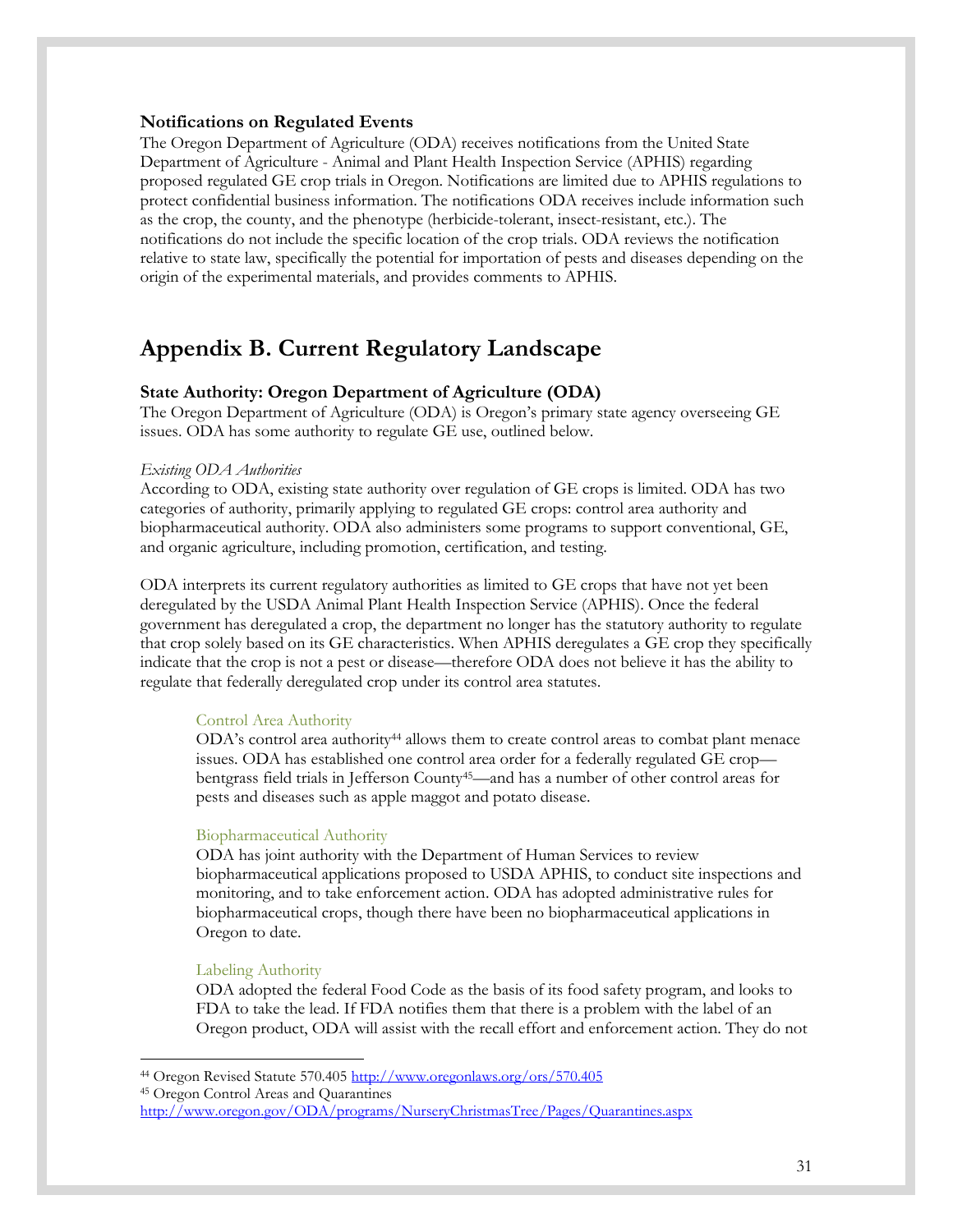conduct tests of food products to verify the accuracy of the label. ODA's labeling action is connected to its in-store inspection program. The in-store inspection program prioritizes inspections based on risk, and, at this point, labels are considered low priority. To date ODA has not received requests or complaints about GE-related labeling and when taking action on label issues, ODA coordinates with federal agencies on enforcement.

#### *ODA Activities*

In addition to its formal authorities, ODA administers programs and activities to help reduce conflicts between GE and non-GE crops.

#### Mapping

ODA does not currently have the statutory authority to gather the cropping information that would be needed to map crops that could cross-pollinate, including GE and non-GE crop varieties of the same crop, or closely related non-GE crops. State law does not require farmers to report cropping information to ODA. In addition, state law currently does not distinguish between GE and non-GE crop varieties.

#### Other Programs

ODA administers programs and services including identity-preserved certification and testing of GE presence as a component of these certifications. ODA marketing and certification programs support local, organic, identify-preserved and sustainable agriculture through Specialty Crop Block Grants, Farm to School activities, marketing assistance, and a variety of fee-for-service inspections and certifications

### **Federal Authority**

Three federal agencies have regulatory authority over GE-related issues: the United States Environmental Protection Agency (USEPA), the United States Department of Agriculture Animal and Plant Health Inspection Service (APHIS), and the United States Food and Drug Administration (FDA). Representatives from these three federal agencies participated in a task force meeting to provide an overview of their authorities and activities and to answer questions. Brief synopses of their authority and activities are provided below.

#### **United States Environmental Protection Agency (USEPA)**

EPA regulates GMOs that are pesticidal in nature (known as plant incorporated protectants, or PIPs). EPA's authority involves three major laws: Federal Insecticide, Fungicide, and Rodenticide Act (FIFRA46), Federal Food, Drug, and Cosmetic Act (FD&C47) (both amended by the Food Quality Protection Action of 1996, or FQPA48), and the Endangered Species Act (ESA49). EPA reviews PIPs, looking at four types of data (product characterization, potential effects on human health, environmental effects, and insect resistance management) and eventually issues a registration if the PIP is approved. Registrations are time-limited and can range from experimental use permits to full commercial registrations. EPA also sets tolerances for residue in food. FDA enforces tolerances for most foods; for meat, poultry, and some egg products, USDA enforces tolerances.

#### **United States Department of Agriculture Animal and Plant Health Inspection Service (USDA APHIS)**

<sup>46</sup> FIFRA info page<http://www.epa.gov/agriculture/lfra.html>

<sup>47</sup> FD&C info page

[http://www.fda.gov/regulatoryinformation/legislation/FederalFoodDrugandCosmeticActFDCAct/default.ht](http://www.fda.gov/regulatoryinformation/legislation/FederalFoodDrugandCosmeticActFDCAct/default.htm) [m](http://www.fda.gov/regulatoryinformation/legislation/FederalFoodDrugandCosmeticActFDCAct/default.htm)

<sup>48</sup> FQPA info page<http://www.epa.gov/pesticides/regulating/laws/fqpa/>

<sup>49</sup> ESA info page<http://www2.epa.gov/laws-regulations/summary-endangered-species-act>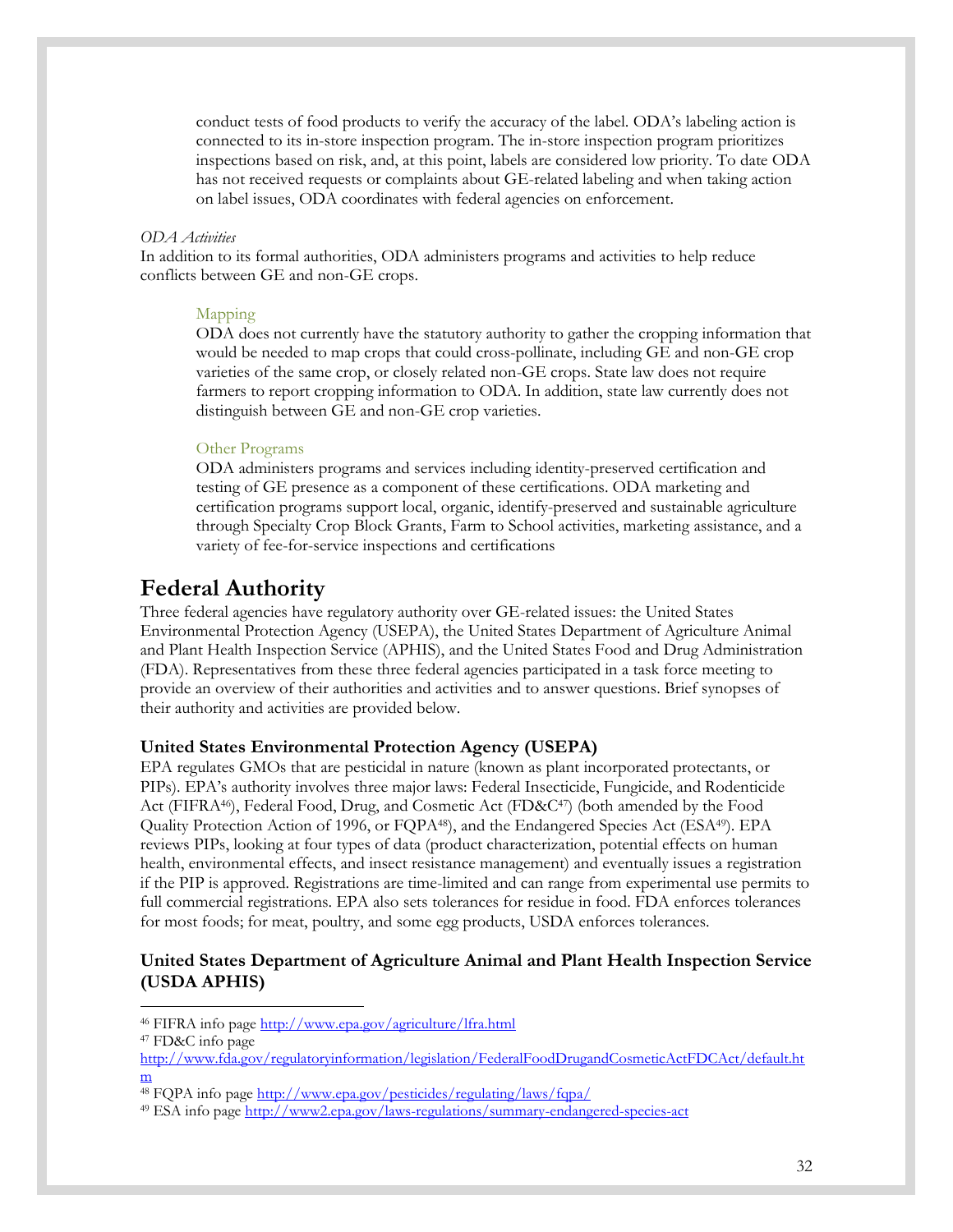APHIS regulates GE organisms under the Plant Protection Act. GE organisms are considered regulated articles if they meet 2 criteria: 1) the organism has been produced through recombinant DNA techniques and 2) there is a plant pest involved, either as the donor of the genetic material, the recipient of genetic materials, or the vector organism. Firms that wish to commercialize GE crops can petition APHIS for deregulated status after field-testing, and then APHIS assesses GE crops through a plant pest risk assessment and either an environmental assessment or an environmental impact statement. To date, APHIS has deregulated 105 GE crops representing 16 species. APHIS collaborates with states by providing applications for authorizations, such as notifications and permits, and providing opportunities for state officials to review and submit comments. Additionally, APHIS has a compliance program within its Biotechnology Regulatory Services division. APHIS has a separate investigation and enforcement group. APHIS does not monitor crops once they are deregulated.

#### **United States Food and Drug Administration (FDA)**

FDA has authority to enforce compliance with the law, which obligates firms to only market safe and otherwise lawful food. FDA regulates the labeling of foods produced through GE under its general food labeling authority. In 1992 FDA issued a policy statement on GE foods<sup>50</sup>, which was reaffirmed in its testimony before congress in 2014<sup>51</sup> . The major mechanism that FDA uses relating to GE crops is a voluntary free market food safety consultation process. This process can help firms ensure they are meeting their legal obligations before a food product goes on the market. FDA issued draft guidance on voluntary labeling of GE in 2001 and expects that it may be finalized soon. Regarding pesticides in general, EPA evaluates their safety for use on food and establishes a tolerance for any pesticide chemical residues. FDA then enforces tolerance limits set by EPA, and can take action to protect public health if tolerance limits are exceeded. FDA does some pesticide monitoring on foods and has an enforcement and compliance wing.

#### **Trade Considerations**

GE crops exist in a complex web of trade issues. These issues include highly variable trade restrictions, labeling on food imported to countries with labeling requirements, approval of GE crops in international markets and regulatory systems, crop trials, and international protocols that have been recently adopted but have not yet led to consistency.

### **Appendix C: Resources shared by task force members**

Click the following link to view the resources: [http://www.oregon.gov/gov/GNRO/Documents/Resources%20Shared%20by%20GE%20Task%](http://www.oregon.gov/gov/GNRO/Documents/Resources%20Shared%20by%20GE%20Task%20Force%20Members.pdf) [20Force%20Members.pdf](http://www.oregon.gov/gov/GNRO/Documents/Resources%20Shared%20by%20GE%20Task%20Force%20Members.pdf)

## **Appendix D: Governor's Letter Regarding GE Task Force**

Click the following link to view the letter:

[http://www.oregon.gov/gov/GNRO/Documents/Governor%27s%20Letter%20on%20GE%20Ag](http://www.oregon.gov/gov/GNRO/Documents/Governor%27s%20Letter%20on%20GE%20Agriculture%20Task%20Force.pdf) [riculture%20Task%20Force.pdf](http://www.oregon.gov/gov/GNRO/Documents/Governor%27s%20Letter%20on%20GE%20Agriculture%20Task%20Force.pdf)

 $\overline{a}$ <sup>50</sup> FDA Statement of Policy – Foods Derived from New Plant Varieties (1992). [http://www.fda.gov/Food/GuidanceRegulation/GuidanceDocumentsRegulatoryInformation/Biotechnology](http://www.fda.gov/Food/GuidanceRegulation/GuidanceDocumentsRegulatoryInformation/Biotechnology/ucm096095.htm) [/ucm096095.htm](http://www.fda.gov/Food/GuidanceRegulation/GuidanceDocumentsRegulatoryInformation/Biotechnology/ucm096095.htm)

<sup>51</sup> <http://appropriations.house.gov/calendararchive/eventsingle.aspx?EventID=373227> (approximately 1 hour and 13 minutes into video)